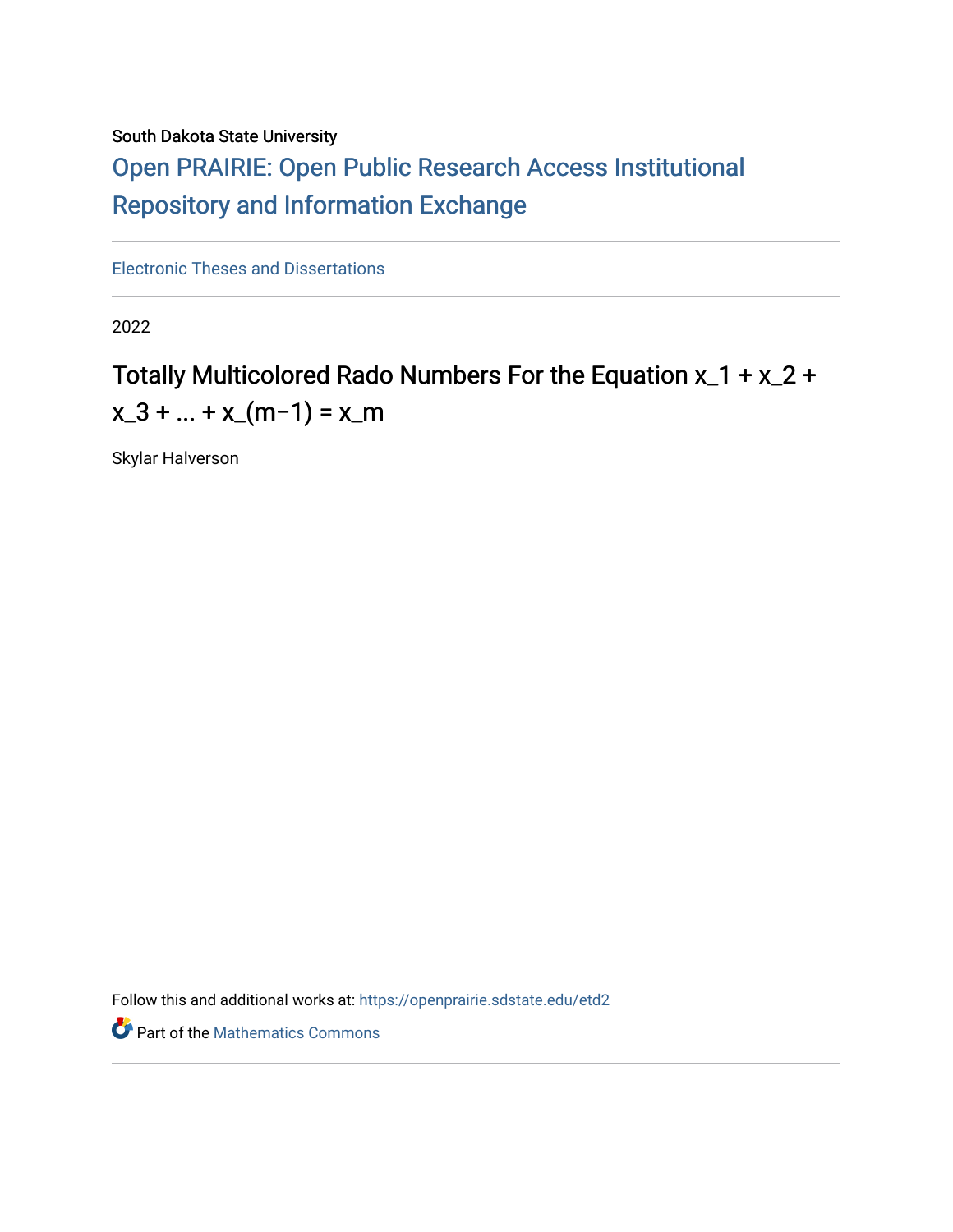# TOTALLY MULTICOLORED RADO NUMBERS FOR THE EQUATION

 $x_1 + x_2 + x_3 + \ldots + x_{m-1} = x_m$ 

BY SKYLAR HALVERSON

A thesis submitted in partial fulfillment of the requirements for the Master of Science Major in Mathematics South Dakota State University 2022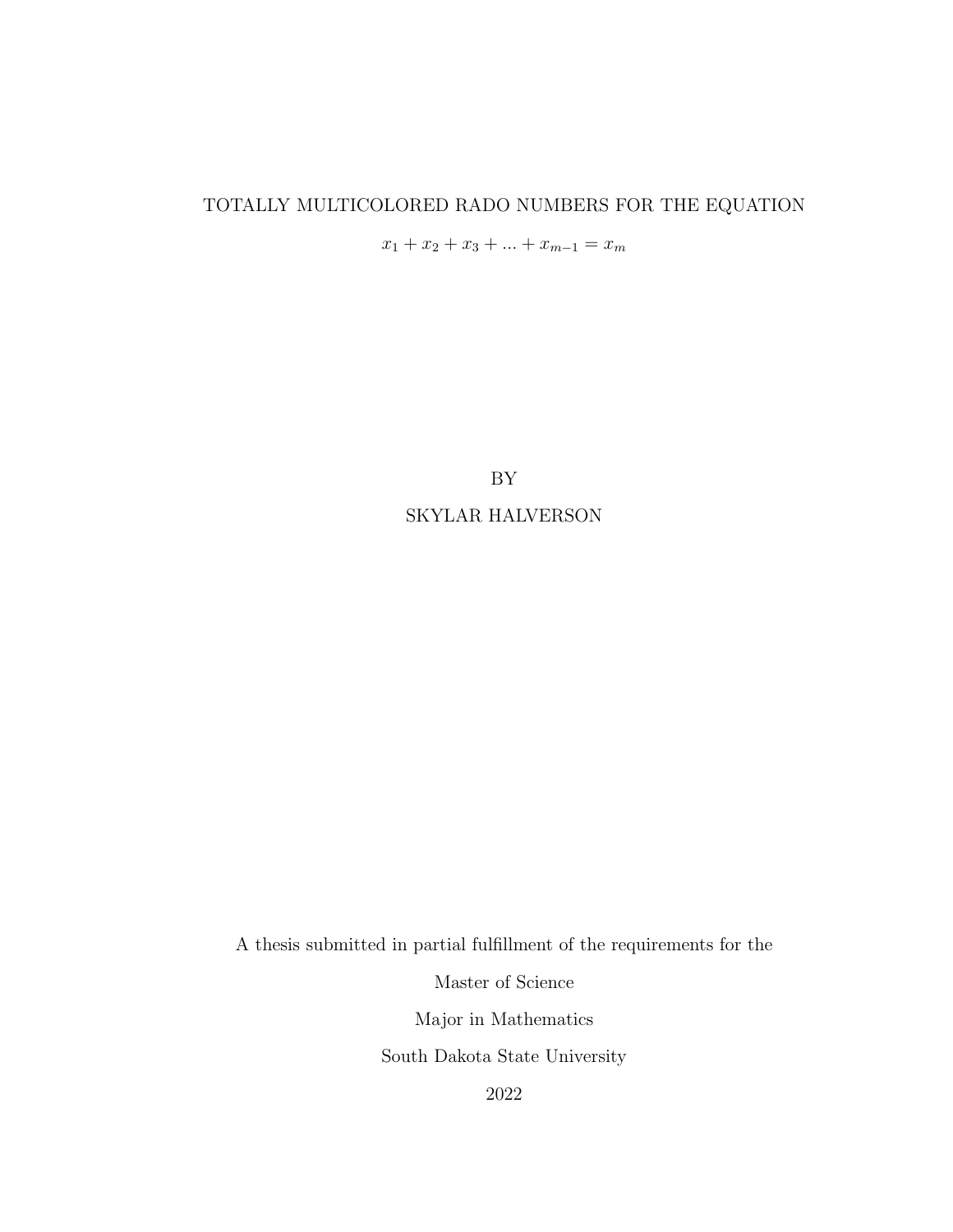# THESIS ACCEPTANCE PAGE Skylar M Halverson

This thesis is approved as a creditable and independent investigation by a candidate for the master's degree and is acceptable for meeting the thesis requirements for this degree. Acceptance of this does not imply that the conclusions reached by the candidate are necessarily the conclusions of the major department.

> Daniel Schaal Advisor Kurt Cogswell Department Head Nicole Lounsbery, PhD Director, Graduate School Date Date Date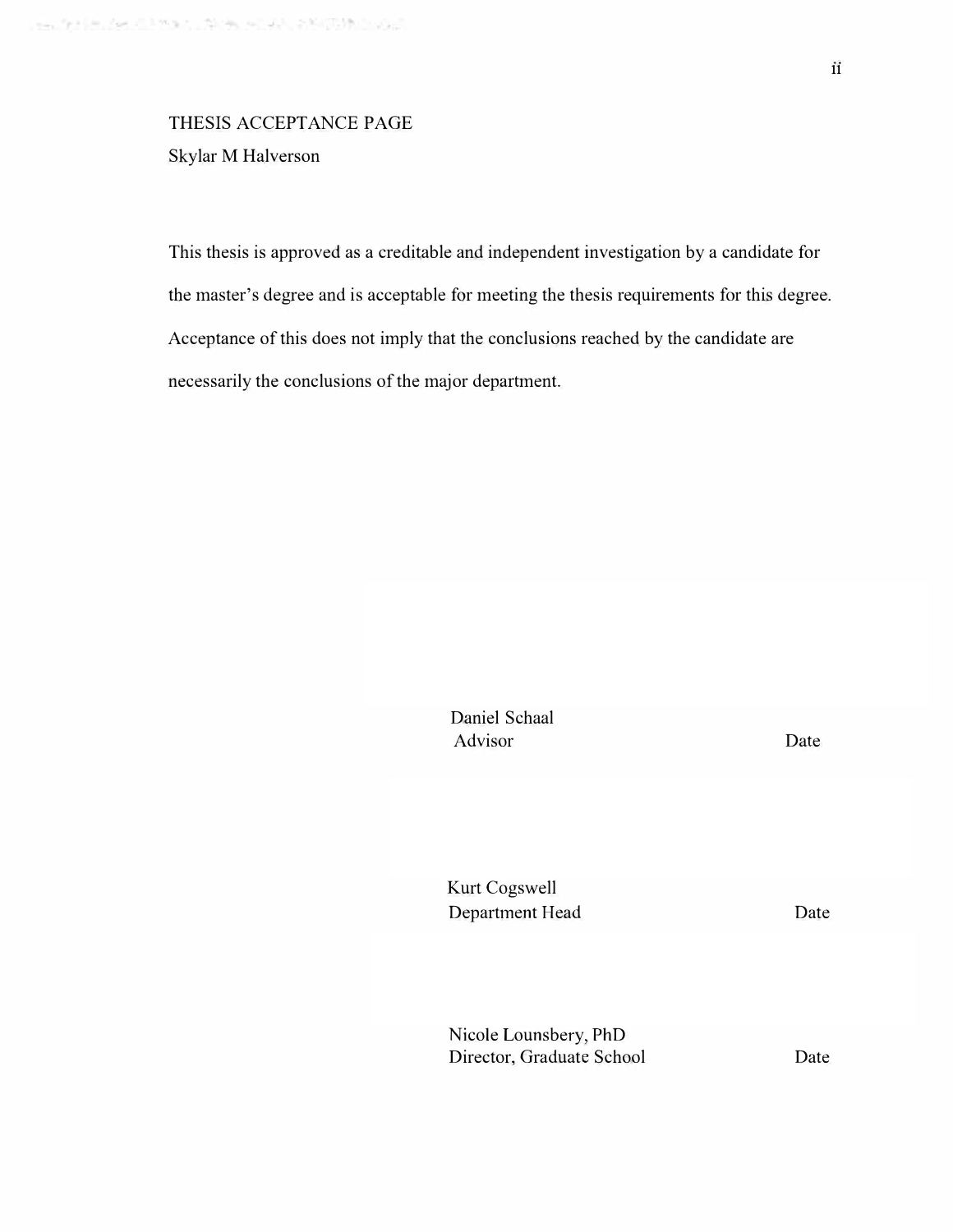## ACKNOWLEDGMENTS

I would like show my appreciation to my advisor, Dr. Daniel Schaal, for his encouragement, support, and guidance. His input was invaluable in introducing me to this side of Mathematics and helping me make this problem to solve. I am glad I had the chance to work with him.

I would also like to thank the other members of my committee: Dr. Donald Vestal and Dr. Larry Browning for their support and appreciation of my work. Their comments and questions during my presentation were rewarding to hear.

Additionally, I would like to give my thanks to my friends, family, and my pet Poe for all they have done for me. They have been a continuous source of of support and joy in my life.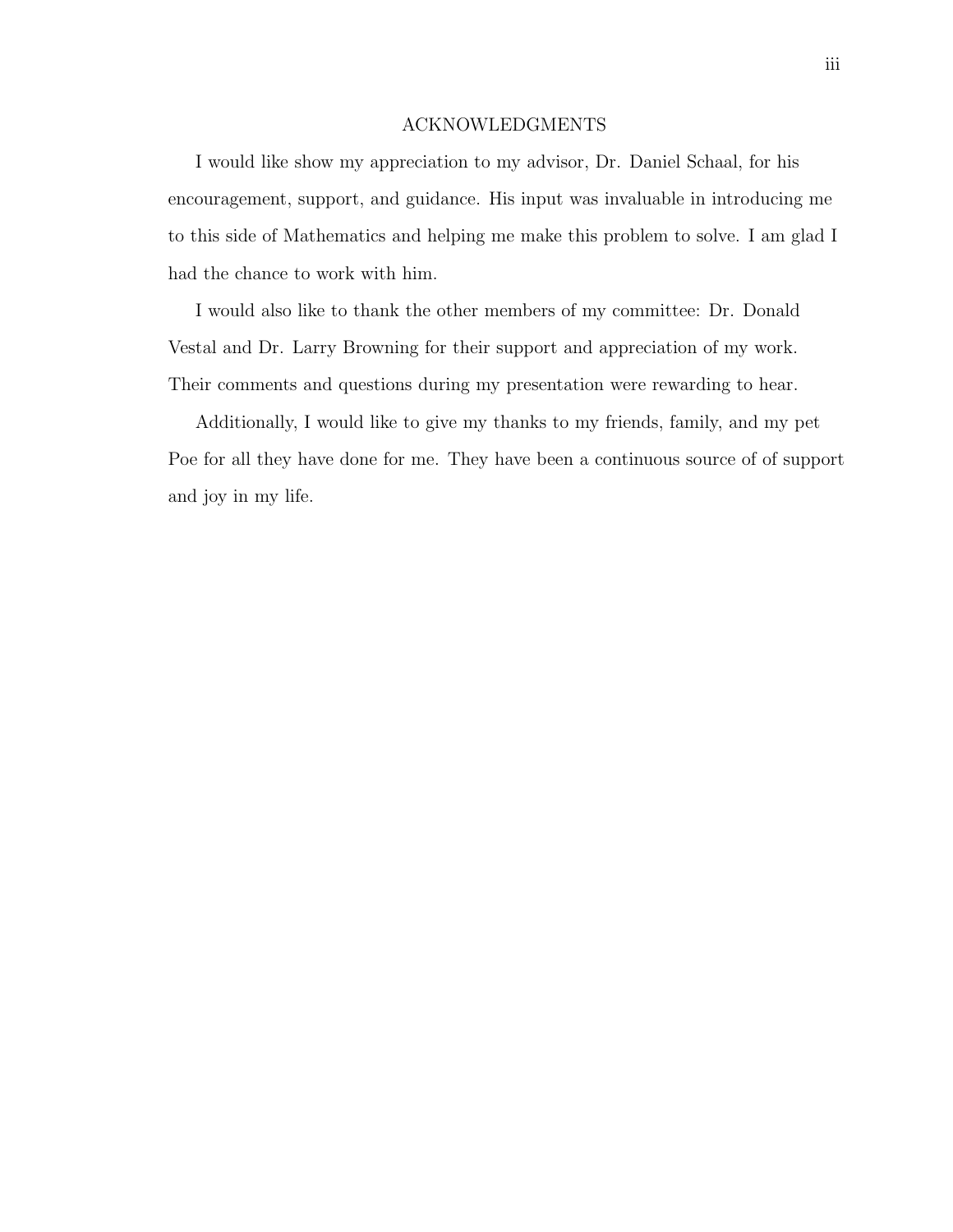# **CONTENTS**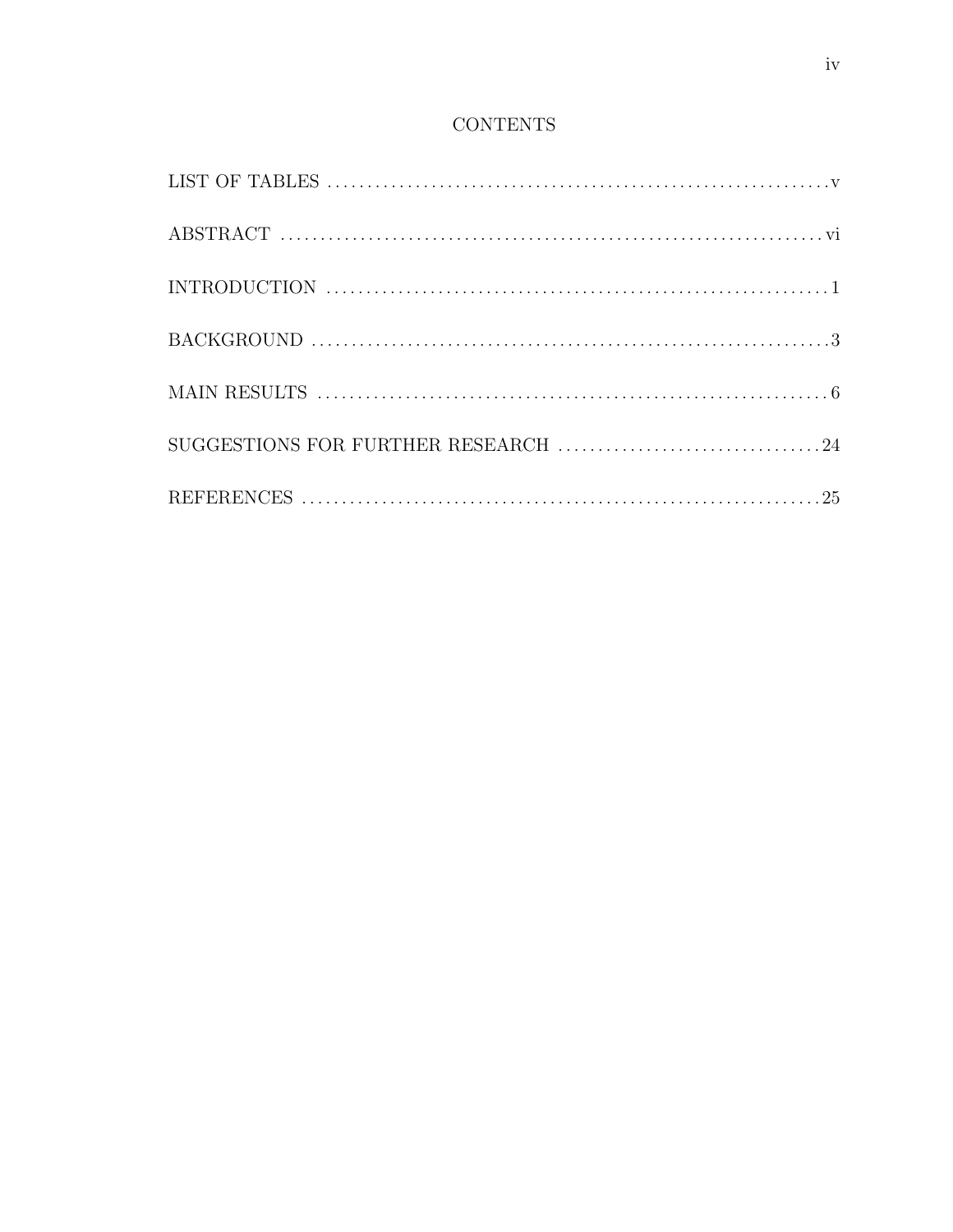# LIST OF TABLES

|--|--|--|--|--|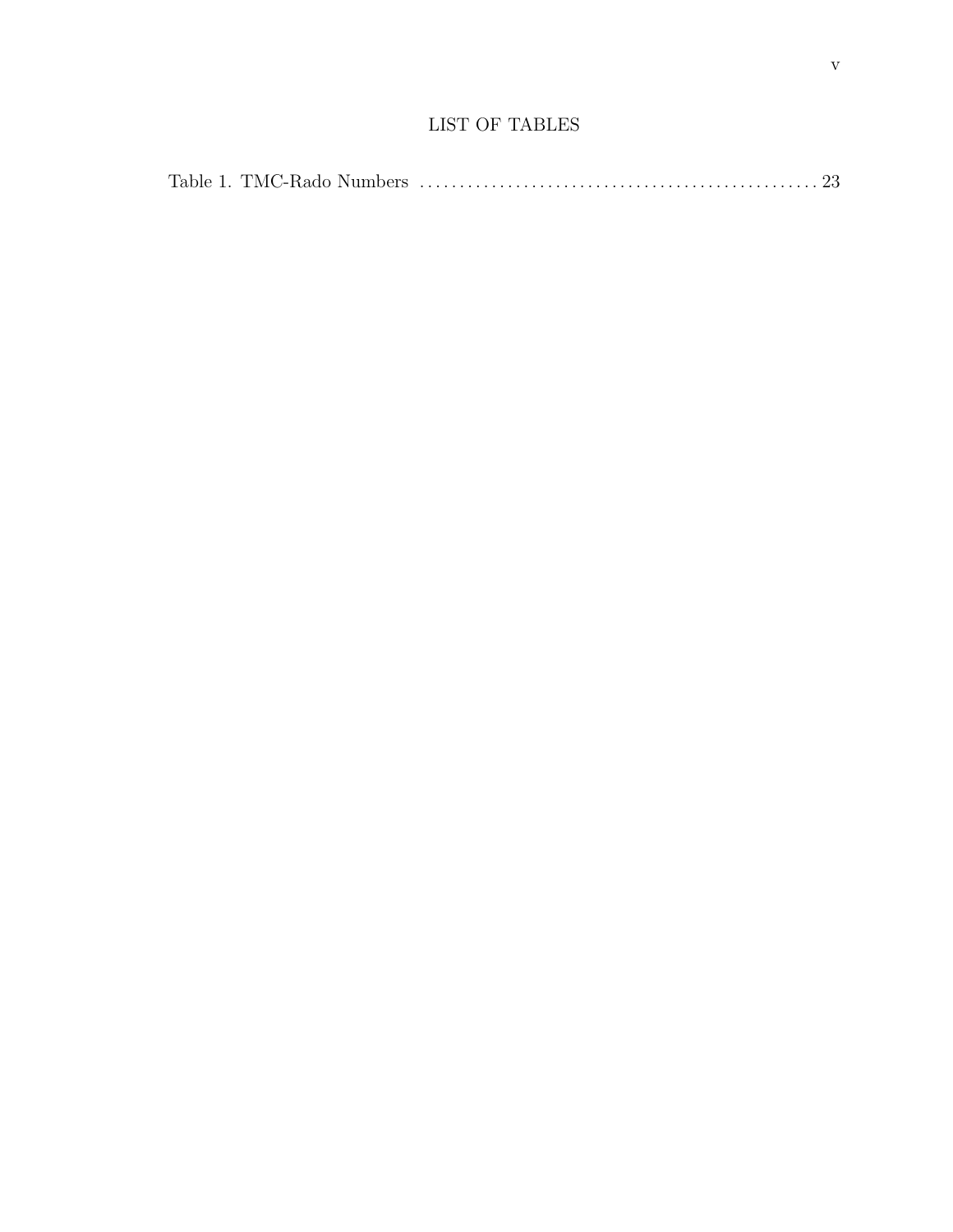#### ABSTRACT

# TOTALLY MULTICOLORED RADO NUMBERS FOR THE EQUATION

$$
x_1 + x_2 + x_3 + \dots + x_{m-1} = x_m
$$
  
SKYLAR HALVERSON  
2022

A set is called Totally Multicolored (TMC) if no elements in the set are colored the same. For all natural numbers  $t, m$ , let  $R(t, m)$  be the least natural number n such that for every *t*-coloring of the set  $\{1, 2, 3, ..., R(t, m)\}$  there exist a solution set  ${x_i}_{i=1}^m$  to  $L(m)$ ,  $x_1 + x_2 + x_3 + ... + x_{m-1} = x_m$  such that  $x_i \neq x_j$  for all  $i \neq j$ , that avoids being Totally Multicolored. For all natural numbers  $t\,\geq\,1$  and  $m\,\geq\,3$ let  $h = \sum_{i=1}^{m-2} (i)$ ,  $j = \sum_{i=1}^{m-3} (i)$ ,  $\underline{s} = \lfloor \frac{th-j-2}{1+h} \rfloor$  $\frac{(-j-2)}{1+h}$ , and  $\overline{s} = \lceil \frac{th-j-2}{1+h} \rceil$  $\frac{n-j-2}{1+h}$ . This paper shows that,

$$
R(t,m) = \begin{cases}\n\frac{(m-1)m}{2} & \text{if } t < m \\
\frac{(m-1)m}{2} + 2 & \text{if } t = m \\
\frac{6t+5}{5} & \text{if } t > m, m = 3, \text{ and } t \equiv 0 \text{mod}(5) \\
\frac{6t+9}{5} & \text{if } t > m, m = 3, \text{ and } t \equiv 1 \text{mod}(5) \\
\frac{6t+3}{5} & \text{if } t > m, m = 3, \text{ and } t \equiv 2 \text{mod}(5) \\
\frac{6t+7}{5} & \text{if } t > m, m = 3, \text{ and } t \equiv 3 \text{mod}(5) \\
\frac{6t+6}{5} & \text{if } t > m, m = 3, \text{ and } t \equiv 4 \text{mod}(5) \\
max\{j+2\underline{s}+3,\overline{s}+(t-\overline{s})h+1\} & \text{if } t > m \text{ and } m \ge 4.\n\end{cases}
$$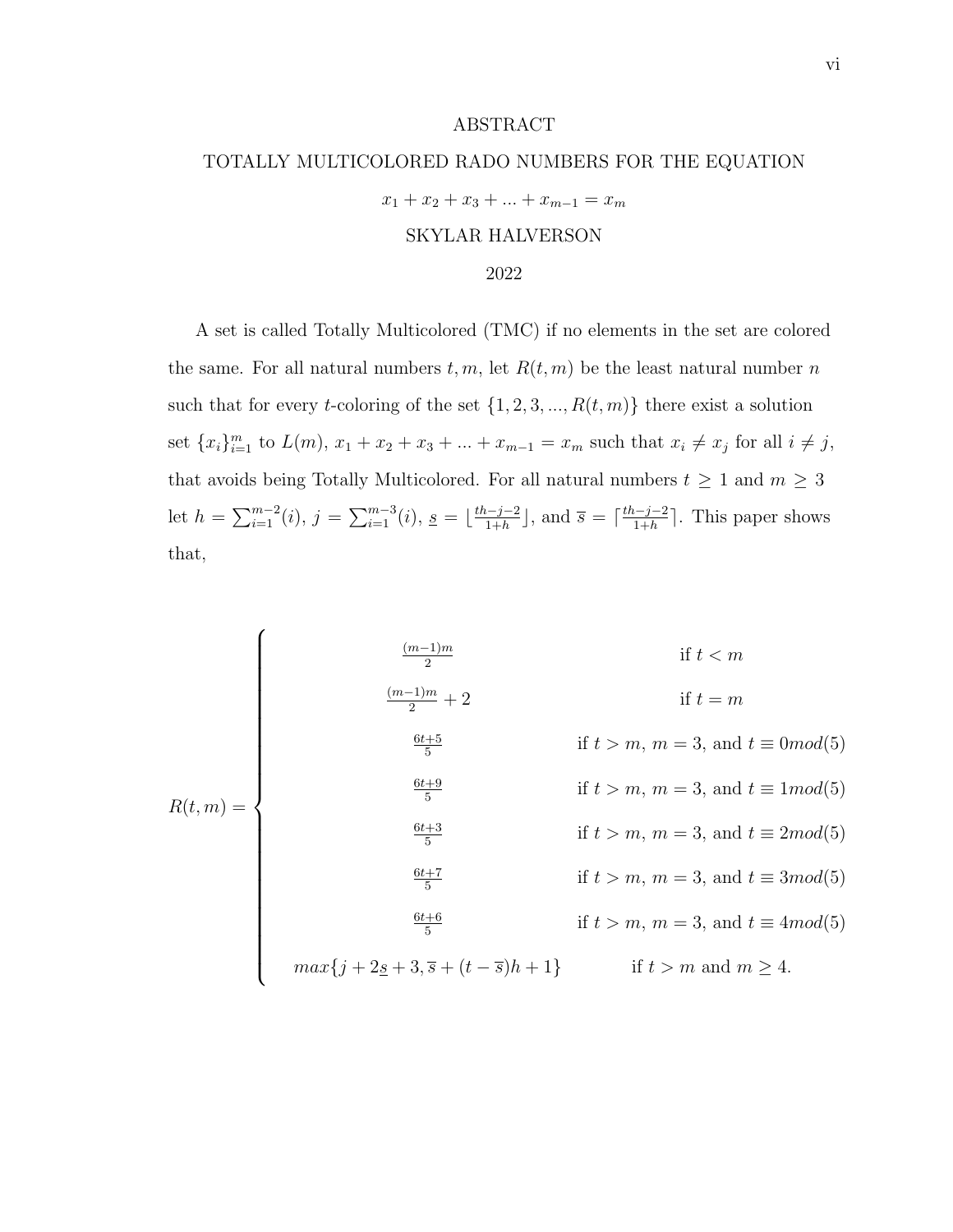# INTRODUCTION

**Defintion 1.** Let [a, b] denote  $\{n \in \mathbb{N} : a \leq n \leq b\}$ . A t-coloring is a function  $\Delta : [1, n] \longrightarrow [1, t].$ 

**Defintion 2.** For every natural number  $m$ , let  $L(m)$  represent the system consisting of

$$
x_1 + x_2 + x_3 + \dots + x_{m-1} = x_m
$$

such that  $x_i \neq x_j$  for all  $i \neq j$ .

**Defintion 3.** A solution  $\{x_i\}_{i=1}^m$  to  $L(m)$  is monochromatic if and only if

$$
\Delta(x_1) = \Delta(x_2) = \dots = \Delta(x_m).
$$

Shur [19], in 1916, proved that for every  $t \geq 2$  there exists a least natural number  $n = S(t)$  such that for every t-coloring of the set  $[1, n]$ , there exists a monochromatic solution to  $B(3)$  which is the same as  $L(m)$  without the condition that  $x_i \neq x_j$  for all  $i \neq j$ . We call the natural numbers  $S(t)$  Shur numbers of which only  $S(2) = 5$ ,  $S(3) = 14, S(4) = 45, \text{ and } S(5) = 160 \text{ are known } [20].$ 

R. Rado, in 1933, expanded this by generalizing the Shur numbers to arbitrary systems of linear equations. Rado found conditions to determine if an arbitrary systems of linear equations admits a monochromatic solution for every t-coloring of  $[1, n]$  [11,12,13]. For a linear system L, if a least natural number n exist such that for every *t*-coloring of  $[1, n]$  there exist a monochromatic solution to L then n is call the t-color Rado number for the linear system L. If n does not exist, then the t-color Rado number for the linear system  $L$  is infinite. Since then the Rado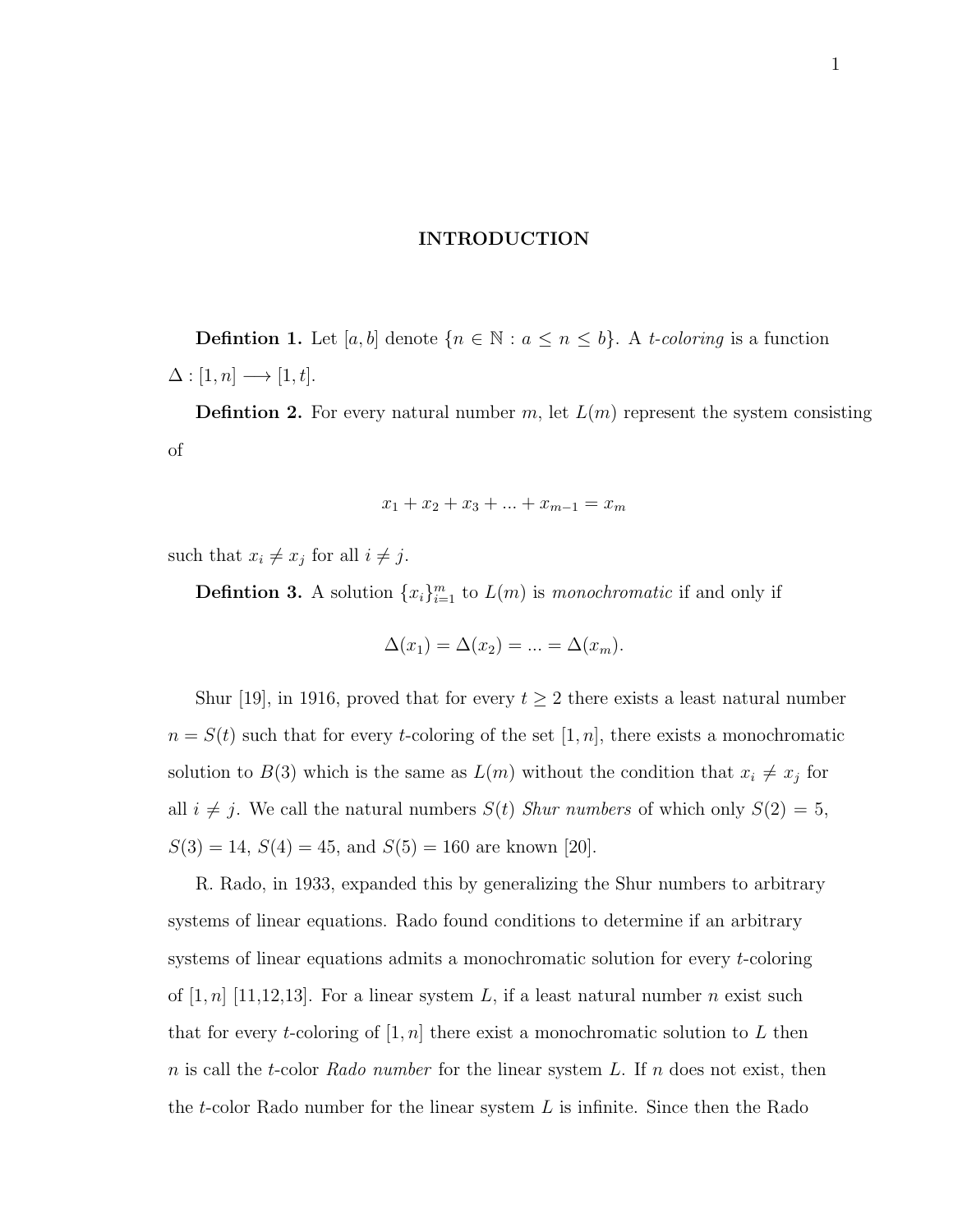numbers for many families of equations have been found and this paper looks to add another to that growing list [2,3,4,7,8,9,10,14,15]. One of these Families of equations is the Beutelspacher equation  $B(m)$ . In 1982, Beutelspacher found the 2-color monochromatic Rado number for  $B(m)$  as  $m^2 - m - 1$  for all  $m \geq 3$ [1]. The main results of this paper uses  $L(m)$  and we will show the t-color Totally Multicolored Rado number for  $t \geq 2$  and  $m \geq 3$  using the definitions below.

**Defintion 4.** A solution set  $\{x_i\}_i^m$  to  $L(m)$  is Totally Multicolored (TMC) if  $\Delta(x_i) \neq \Delta(x_j)$  for all  $i \neq j$ .

**Defintion 5.** For every natural number m, let  $R(t, m)$  represent the t-color TMC-Rado number for  $L(m)$ . That is,  $R(t, m)$  is the smallest natural number such that for all  $\Delta : [1, R(t, m)] \longrightarrow [1, t]$  there exist a solution set in  $[1, R(t, m)]$  to  $L(m)$ that is not TMC.

**Defintion 6.** The set  $[a, b]_{odd}$  is equivalent to  $\{x \in [a, b] : x \in \mathbb{Z} \text{ is odd}\}.$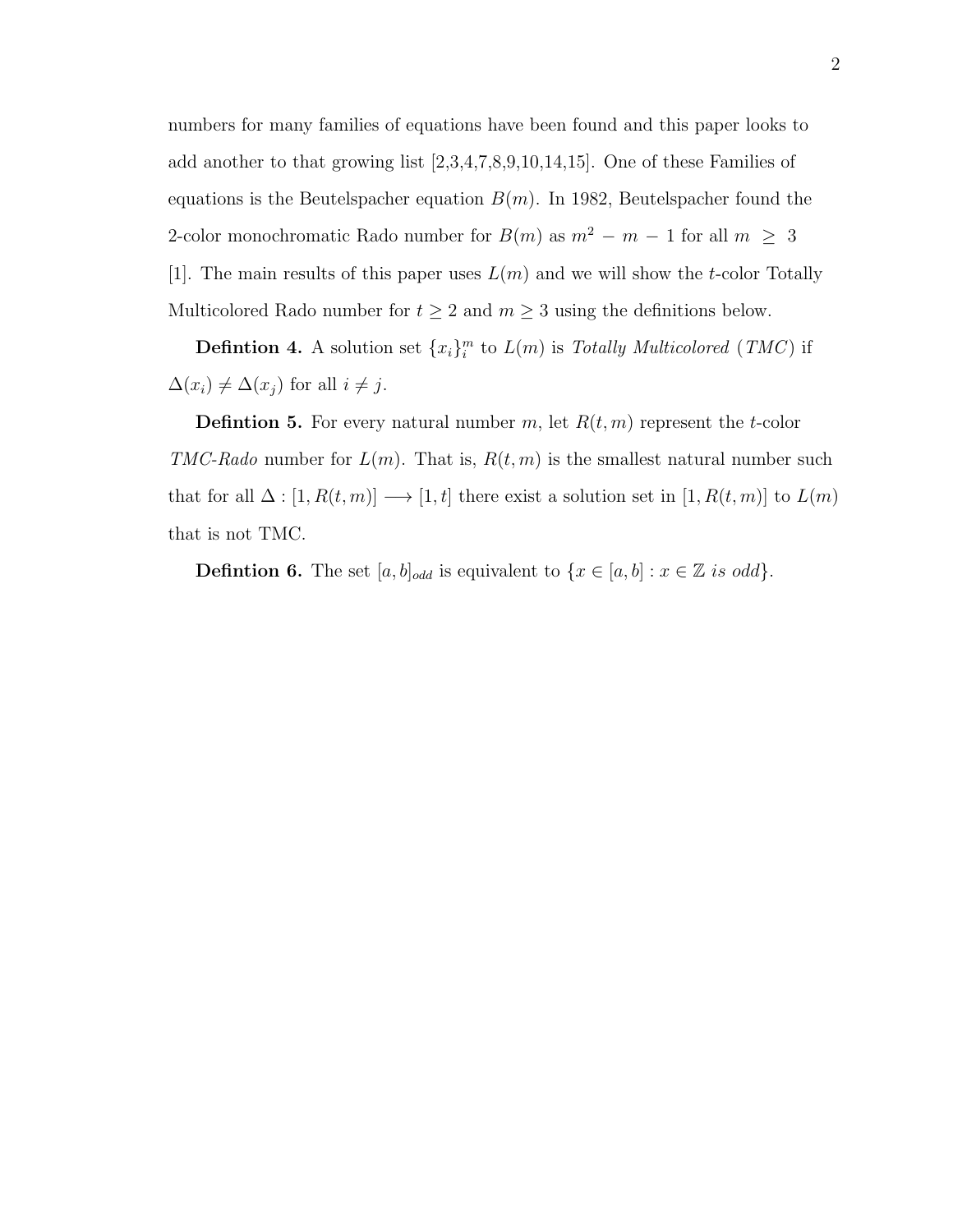# BACKGROUND

Here we will prove what Beutelspacher found. That the 2-color monochromatic Rado number for  $B(m)$  is  $m^2 - m - 1$  for all  $m \ge 3$ .

# Lower Bound:

Let  $\Delta : [1, m^2 - m - 2] \longrightarrow [1, 2]$  be defined by

$$
\Delta(x) = \begin{cases} 1 & \text{if } x \in [1, m-2] \cup [m^2 - 2m + 1, m^2 - m - 2] \\ 2 & \text{if } x \in [m-1, m^2 - 2m]. \end{cases}
$$

We will show  $\Delta : [1, m^2 - m - 2] \longrightarrow [1, 2]$  contains no monochromatic solution sets to  $B(m)$ .

For any set  ${x_i}_{i=1}^m$  such that  $\Delta(x_i) = 2$  for all  $i = 1, 2, ..., m$  we have  $x_i \in [m-1, m^2 - 2m]$  for all  $i = 1, 2, ..., m$  and,

$$
x_1 + x_2 + x_3 + \dots + x_{m-1} \ge (m-1) + (m-1) + \dots + (m-1)
$$
  
=  $(m-1)(m-1) = m^2 - 2m + 1 > m^2 - 2m \ge x_m$ .

Thus  ${x_i}_{i=1}^m$  is not a solution to  $B(m)$ .

Suppose there exist a set  ${x_i}_{i=1}^m$  that is a solution to  $B(m)$  such that  $\Delta(x_i) = 1$ for all  $i = 1, 2, ..., m$  we have  $x_i \in [1, m - 2]$  or  $x_i \in [m^2 - 2m + 1, m^2 - m - 2]$  for all  $i = 1, 2, ..., m$ .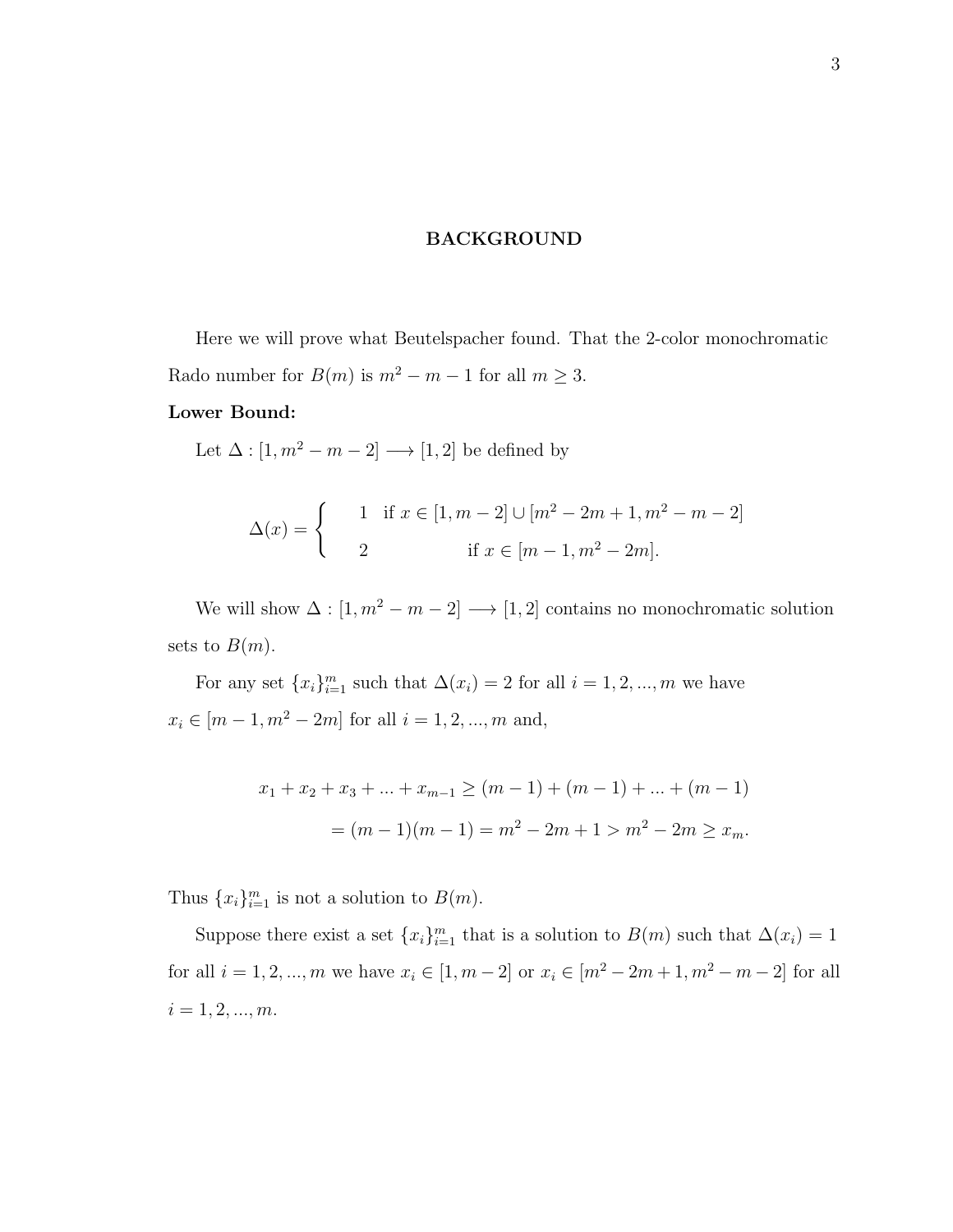If for all  $i = 1, 2, ..., m$  we have  $x_i \in [1, m - 2]$ , then we have,

$$
x_m = x_1 + x_2 + x_3 + \dots + x_{m-1} \ge 1 + 1 + \dots + 1 = m - 1 > m - 2
$$

and  $x_m \notin [1, m - 2]$  which gives us a contradiction. So let at least one of the elements  $x_i \in [m^2 - 2m + 1, m^2 - m - 2]$  for some  $i = 1, 2, ..., m$ .

If only  $x_m \in [m^2 - 2m + 1, m^2 - m - 2]$  then,

$$
x_m = x_1 + x_2 + x_3 + \dots + x_{m-1} \le (m-2) + (m-2) + \dots + (m-2)
$$
  
=  $(m-1)(m-2) = m^2 - 3m + 2 \le m^2 - 2m - 1 < m^2 - 2m + 1$ .

Thus  $x_m \notin [m^2 - 2m + 1, m^2 - m - 2]$  however this gives us a contradiction. If there exist another  $x_i \in [m^2 - 2m + 1, m^2 - m - 2]$  then,

$$
x_m = x_1 + x_2 + x_3 + \dots + x_{m-1} \ge (m^2 - 2m + 1) + 1 + 1 + \dots + 1 =
$$
  

$$
(m^2 - 2m + 1) + (m - 2) = m^2 - m - 1 > m^2 - m - 2.
$$

Thus  $x_m \notin [m^2 - 2m + 1, m^2 - m - 2]$  which contradicts what we had. Therefore  $\Delta : [1, m^2 - m - 2] \longrightarrow [1, 2]$  as defined contains no monochromatic solution sets to  $B(m).$ 

# Upper Bound:

First let  $\Delta : [1, m^2 - m - 1] \longrightarrow [1, 2]$  be an arbitrary coloring. We will show there exist a monochromatic solution to  $B(m)$ .

Arbitrarily let  $\Delta(1) = 1$ . If  $\Delta(m - 1) = 1$  then  $\{1, 1, ..., 1, m - 1\}$ , with  $m - 1$ many 1's, is a monochromatic solution to  $B(m)$ . So let  $\Delta(m-1) = 2$ . If  $\Delta(m^2 - 2m + 1) = 2$ , then  $\{m - 1, m - 1, ..., m - 1, m^2 - 2m + 1\}$ , with  $m - 1$  many  $(m-1)$ 's, is a monochromatic solution to  $B(m)$ .

So let  $\Delta(m^2 - 2m + 1) = 1$ . If  $\Delta(m) = 1$ , then  $\{1, m, m, ..., m, m^2 - 2m + 1\}$ ,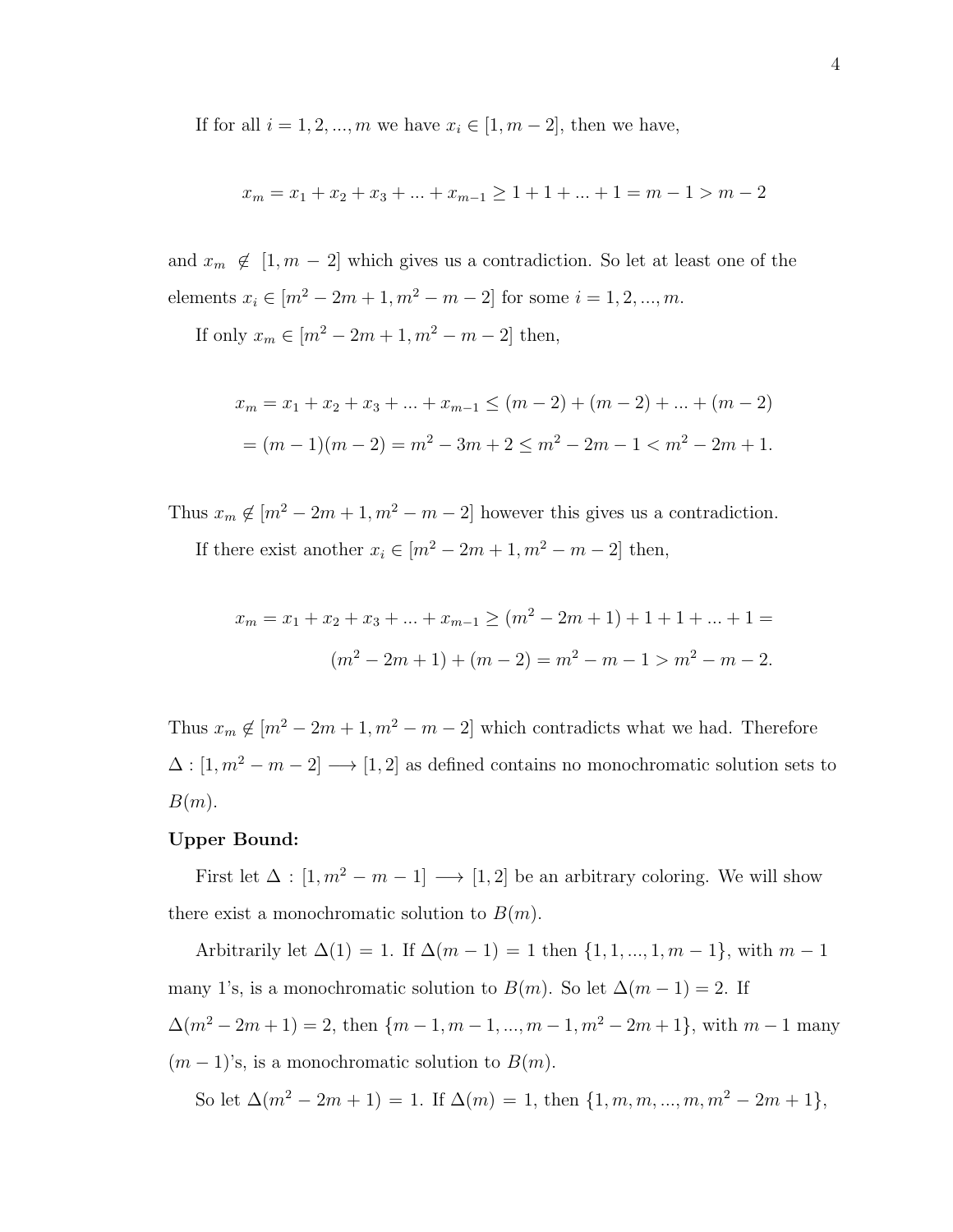with  $m-2$  many m's, is a monochromatic solution to  $B(m)$ . So let  $\Delta(m) = 2$ . If  $\Delta(m^2 - m - 1) = 2$ , then  $\{m - 1, m, m, ..., m, m^2 - m - 1\}$ , with  $m - 2$  many  $m$ 's, is a monochromatic solution to  $B(m)$ . If  $\Delta(m^2 - m - 1) = 1$ , then  ${m^2 - 2m + 1, 1, 1, ..., 1, m^2 - m - 1}$ , with  $m - 2$  many 1's, is a monochromatic

Therefore the 2-color monochromatic Rado number for  $B(m)$  is  $m^2 - m - 1$  for all  $m \geq 3$ .

solution to  $B(m)$ .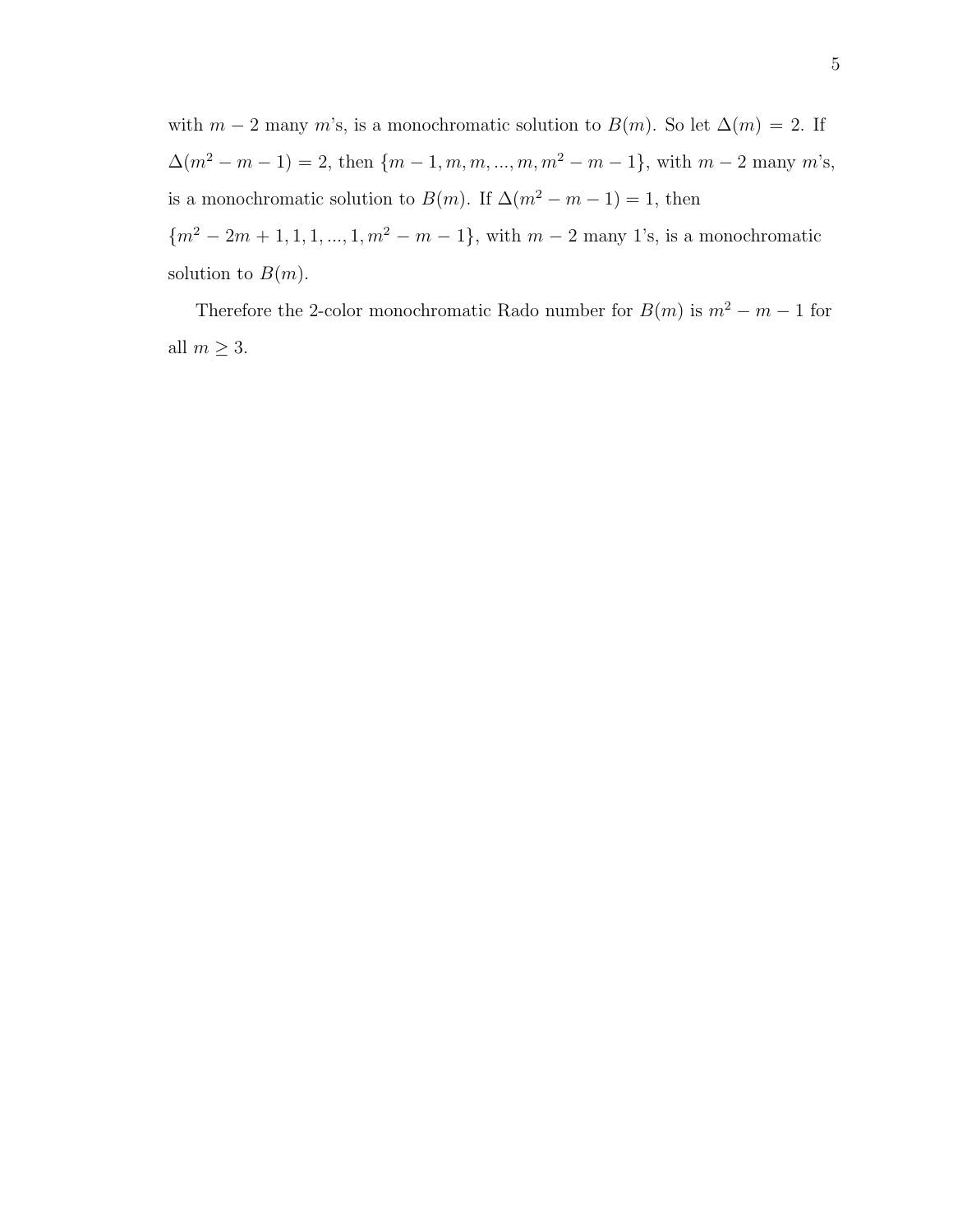# MAIN RESULTS

**Lemma 1.** For  $m = 3$  and  $\Delta : [1, n] \longrightarrow [1, t]$  that has only TMC solution sets to  $L(m)$ , if there exist  $a, b \in [1, n]$  such that  $a < b$  and  $\Delta(a) = \Delta(b)$  then b is even and  $a = b/2$ .

*Proof.* Suppose  $m = 3$  and  $\Delta : [1, n] \longrightarrow [1, t]$ , there exist  $a, b \in [1, n]$  such that  $a < b$  and  $\Delta(a) = \Delta(b)$ . Let  $c = b - a$ . If  $c \neq a$  then  $a + c = b$  and  $\{a, c, b\}$  is not TMC. If  $c = a$  then  $2a = b$  or  $a = \frac{b}{2}$  $\frac{b}{2}$ . Which implies that b is even.  $\Box$ 

**Lemma 2.** For  $\Delta : [1, n] \longrightarrow [1, t]$  that is TMC, if there exist  $a, b \in [1, n]$  such that  $a < b$  and b is odd, then  $\Delta(a) \neq \Delta(b)$ .

*Proof.* Suppose for a TMC  $\Delta : [1, n] \longrightarrow [1, t]$ , there exist  $a, b \in [1, n]$  such that  $a < b$  and b is odd. If  $\Delta(a) = \Delta(b)$  then by Lemma 1 b is even. However, we assumed b to be odd so we have a contradiction.  $\Box$ 

**Lemma 3.** For  $\Delta : [1, n] \longrightarrow [1, t]$ , if there exist  $a, b \in [1, n]$  such that  $b > a \geq m$ ,  $\Delta(a) = \Delta(b)$ , and  $b-a \ge \sum_{i=1}^{m-2} i = h$  then  $\Delta$  has a solution set to  $L(m)$  that avoids being TMC.

*Proof.* Let  $\Delta : [1, n] \longrightarrow [1, t]$ , such that there exist  $a, b \in [1, n]$  with  $b > a \geq m$ ,  $b - a \ge \sum_{i=1}^{m-2} i$ , and  $\Delta(a) = \Delta(b)$ . Also, let  $c_1 = b - a - \sum_{i=1}^{m-3} i$ . Then,

$$
b > c_1 = b - a - \sum_{i=1}^{m-3} i \ge \sum_{i=1}^{m-2} i - \sum_{i=1}^{m-3} i = m - 2 > m - 3 > \dots > 2 > 1.
$$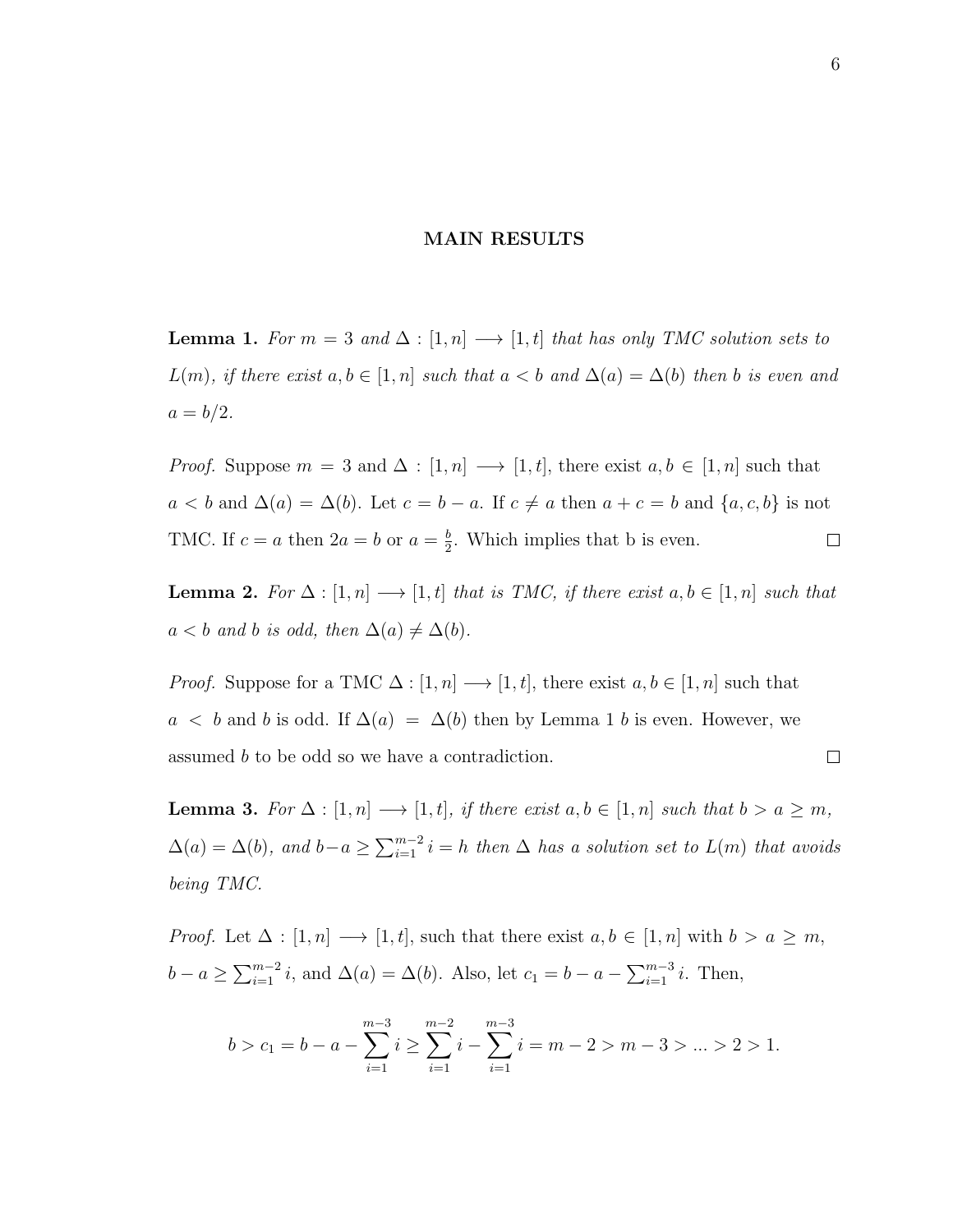If  $c_1 \neq a$  then,

$$
\sum_{i=1}^{m-3} i + c_1 + a = \sum_{i=1}^{m-3} i + b - a - \sum_{i=1}^{m-3} i + a = b.
$$

Thus  $\{1, 2, ..., m-4, m-3, c_1, a, b\} \subseteq [1, n]$  is not TMC. If  $a = c_1 = b - a - \sum_{i=1}^{m-3} i$  let  $c_2 = a - 1 \ge m - 1$ . Then  $b = 2a + \sum_{i=1}^{m-3} i$  and,

$$
a + c_2 + 1 + 2 + \dots + (m - 5) + (m - 4) + (m - 2) =
$$
  

$$
a + (a - 1) + 1 + 2 + \dots + (m - 5) + (m - 4) + (m - 2) =
$$
  

$$
2a + 1 + 2 + \dots + (m - 5) + (m - 4) + (m - 3) =
$$
  

$$
2a + \sum_{i=1}^{m-3} i = b.
$$

Thus  $\{1, 2, ..., m - 5, m - 4, m - 2, c_2, a, b\} \subseteq [1, n]$  is not TMC.

Therefore in both cases  $\Delta : [1, n] \longrightarrow [1, t]$  has a solution set to  $L(m)$  that is not TMC.  $\Box$ 

Lemma 4. For  $m \ge 4$ ,  $t > m$ ,  $h = \sum_{i=1}^{m-2}(i)$ ,  $j = \sum_{i=1}^{m-3}(i)$ ,  $\underline{s} = \lfloor \frac{th-j-2}{1+h} \rfloor$  $\frac{n-j-2}{1+h}$ , and  $\overline{s} = \left[\frac{th-j-2}{1+h}\right]$  $\frac{n-j-2}{1+h}$  we have  $m-1 \leq s \leq \overline{s}$ .

*Proof.* Now with  $h = \sum_{i=1}^{m-2} (i)$ ,  $j = \sum_{i=1}^{m-3} (i)$ ,  $s = \lfloor \frac{th-j-2}{1+h} \rfloor$  $\frac{(-j-2)}{1+h}$ , and  $\overline{s} = \lceil \frac{th-j-2}{1+h} \rceil$  $\frac{n-j-2}{1+h}$  we have  $h \geq 6$ ,  $t \geq m+1$  and,

$$
h < h + \frac{h-3}{m} = \frac{(m+1)h-3}{m} \le \frac{th-3}{m}
$$
  

$$
j + (m-2) + hm - h = h + hm - h = hm < th - 3
$$
  

$$
(m-1)(1+h) = m - 1 + hm - h < th - j - 2
$$
  

$$
m - 1 < \frac{th - j - 2}{1+h}.
$$

Further with  $m-1\in\mathbb{Z}$  this implies that  $m-1\leq\underline{s}\leq\overline{s}.$ 

 $\Box$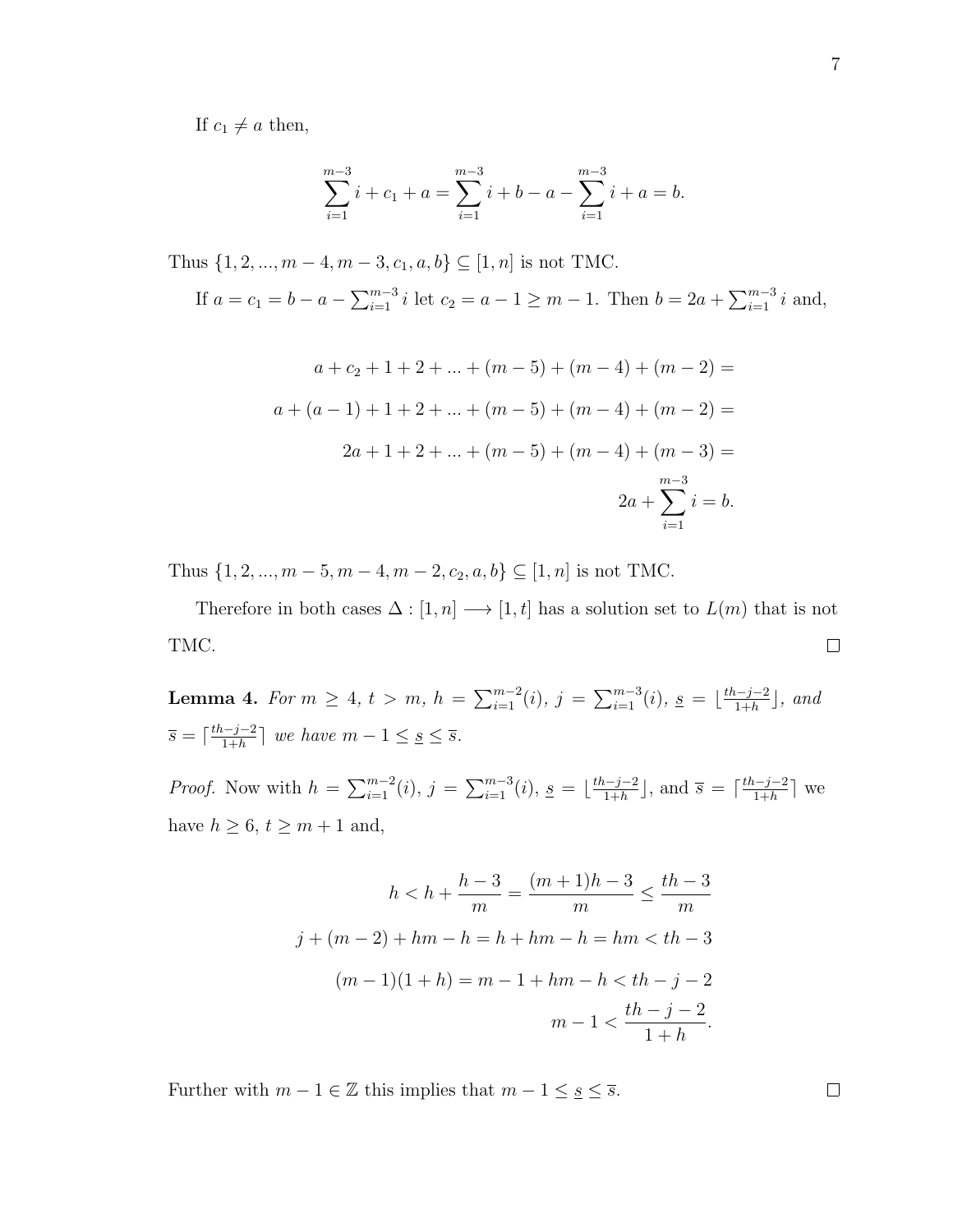**Theorem 1.** For all integers  $t \geq 1$  and  $m \geq 3$  let  $h = \sum_{i=1}^{m-2} (i)$ ,  $j = \sum_{i=1}^{m-3} (i)$ ,  $s = \frac{th-j-2}{1+h}$  $\frac{n-j-2}{1+h}$ , and  $\overline{s} = \lceil \frac{th-j-2}{1+h} \rceil$  $\frac{n-j-2}{1+h}$ . Then we have  $R(t, m) = \left\{\n\begin{aligned}\nR(t, m) = \left\{\n\begin{aligned}\n\frac{1}{\sqrt{2\pi}} & \frac{1}{\sqrt{2\pi}} \\
\frac{1}{\sqrt{2\pi}} & \frac{1}{\sqrt{2\pi}} & \frac{1}{\sqrt{2\pi}}\n\end{aligned}\n\end{aligned}\n\right.$  $\sqrt{ }$  $\begin{array}{c} \begin{array}{c} \begin{array}{c} \begin{array}{c} \end{array} \\ \end{array} \\ \begin{array}{c} \end{array} \end{array} \end{array}$   $(m-1)m$  $\frac{i}{2}$  if  $t < m$  $\frac{(m-1)m}{2} + 2$  if  $t = m$  $6t + 5$  $\frac{+5}{5}$  if  $t > m$ ,  $m = 3$ , and  $t \equiv 0 \mod(5)$  $6t + 9$  $\frac{+9}{5}$  if  $t > m$ ,  $m = 3$ , and  $t \equiv 1 \mod (5)$  $6t + 3$  $\frac{+3}{5}$  if  $t > m$ ,  $m = 3$ , and  $t \equiv 2mod(5)$  $6t + 7$  $\frac{+7}{5}$  if  $t > m$ ,  $m = 3$ , and  $t \equiv 3mod(5)$  $6t + 6$  $\frac{+6}{5}$  if  $t > m$ ,  $m = 3$ , and  $t \equiv 4mod(5)$  $max\{j + 2\underline{s} + 3, \overline{s} + (t - \overline{s})h + 1\}$  if  $t > m$  and  $m \ge 4$ .

*Proof.* Let t and m be integers such that  $t \ge 1$  and  $m \ge 3$ . Also, let  $h = \sum_{i=1}^{m-2} (i)$ ,  $j = \sum_{i=1}^{m-3} (i), \underline{s} = \lfloor \frac{th-j-2}{1+h} \rfloor$  $\frac{(-j-2)}{1+h}$ , and  $\overline{s} = \lceil \frac{th-j-2}{1+h} \rceil$  $\frac{n-j-2}{1+h}$ .

**Case 1:** Suppose  $t < m$ , we will show that  $R(t, m) = \frac{(m-1)m}{2}$ .

# Lower Bound:

Let  $\Delta : [1, \sum_{i=1}^{m-1} (i) - 1] \longrightarrow [1, t]$ . Then for any solution set  $\{x_i\}_{i=1}^m \subseteq$  $[1,\sum_{i=1}^{m-1}(i)-1]$  we have  $x_m = \sum_{i=1}^{m-1} x_i \ge \sum_{i=1}^{m-1}(i)-1$  and  $x_m \notin [1,\sum_{i=1}^{m-1}(i)-1]$ . Therefore  $\Delta : [1, \sum_{i=1}^{m-1} (i) - 1] \longrightarrow [1, t]$  has only TMC solution sets to  $L(m)$ .

# Upper Bound:

Suppose there exist a coloring  $\Delta : [1, \sum_{i=1}^{m-1} (i)] \longrightarrow [1, t]$  that has only TMC solution sets to  $L(m)$ . Since  $t < m$  there exist  $a, b \in \{1, 2, ..., m-2, m-1, \sum_{i=1}^{m-1}(i)\}\$ such that  $\Delta(a) = \Delta(b)$ . Thus  $\Delta : [1, \sum_{i=1}^{m-1} (i)] \longrightarrow [1, t]$  has a solution set  $\{1, 2, \ldots n-2, n-1, \sum_{k=1}^{n-1} k\}$  to  $L(m)$  that is not TMC. Therefore if  $t < m$  then  $R(t, m) = \frac{(m-1)m}{2}$ . **Case 2:** Suppose  $t = m$ , we will show that  $R(t, m) = \frac{(m-1)m}{2} + 2$ .

#### Lower Bound: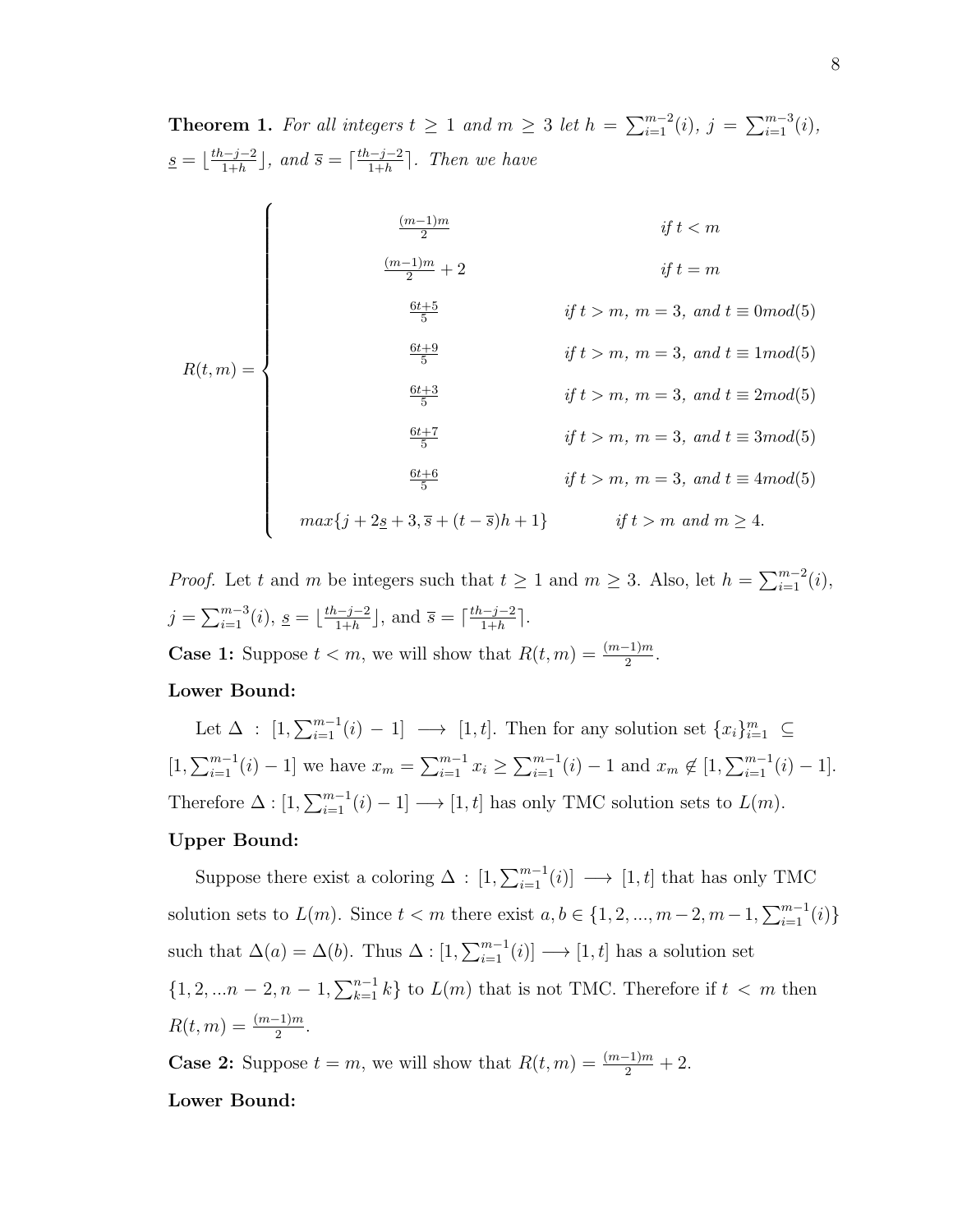Let  $\Delta : [1, \sum_{i=1}^{m-1} (i) + 1] \longrightarrow [1, t]$  be defined by

$$
\Delta(x) = \begin{cases}\nx & \text{if } x < m-1 \\
t-1 & \text{if } x = m-1, m \\
t & \text{if } x > m.\n\end{cases}
$$

Now for if  $\Delta(a) = \Delta(b)$  then  $a, b \in [m-1, \sum_{i=1}^{m-1} (i) + 1]$ . Then for any  $\{x_i\}_{i=1}^{n-1} \subseteq$  $[1, \sum_{i=1}^{m-1} (i) + 1]$  such that  $a, b \in \{x_i\}_{i=1}^{m-1}$  we have,

$$
x_m = \sum_{i=1}^{m-1} x_i \ge \sum_{i=1}^{m-3} (i) + a + b \ge \sum_{i=1}^{m-3} (i) + (m-1) + m
$$
  
= 
$$
\sum_{i=1}^{m-3} (i) + (m-2) + (m-1) + 2 = \sum_{i=1}^{m-1} (i) + 2 > \sum_{i=1}^{m-1} (i) + 1.
$$

Thus  $\Delta : [1, \sum_{i=1}^{m-1} (i) + 1] \longrightarrow [1, t]$  only has TMC solution sets to  $L(m)$ .

# Upper Bound:

Suppose there exist  $\Delta : [1, \sum_{i=1}^{m-1} (i) + 2] \longrightarrow [1, t]$  that only has TMC solution sets to  $L(m)$ . With  $\sum_{i=1}^{m-1} (i) + 2 > m = t$ , we have that there exist  $a, b \in [1, \sum_{i=1}^{m-1} (i) + 2]$  such that  $a < b$  and  $\Delta(a) = \Delta(b)$ .

Let  $a, b \in [1, m]$ . If  $b = m$  and  $a \le m - 1$  let  $x_{m-1} = b$ ,  $x_{m-2} = a$ , and  $x_i = i$  for  $i = 1, 2, ..., m - 3$ . If  $b \neq m$  let  $x_i = i$  for  $i = 1, 2, ..., m - 1$ . Then,

$$
x_m = \sum_{i=1}^{m-1} (x_i) \le \sum_{i=1}^{m-3} (i) + m - 1 + m = \sum_{i=1}^{m-1} (i) + 2.
$$

Thus,  $x_m \in [1, \sum_{i=1}^{m-1} (i) + 2]$  and  $\{x_i\}_{i=1}^m$  is not TMC. Then for all  $a, b \in [1, m]$  we have  $\Delta(a) \neq \Delta(b)$ . Further, with  $t = m$  for all  $b \in [m+1, \sum_{i=1}^{m-1} (i) + 2]$  there exactly one  $a \in [1, m]$  such that  $\Delta(a) = \Delta(b)$ .

Consider  $b = \sum_{i=1}^{m-1} (i) + 2$ . Then  $\sum_{i=1}^{m-3} (i) + (m-1) + m = \sum_{i=1}^{m-1} (i) + 2$ . This implies that  $\Delta(b) \notin \{\{i\}_{i=1}^{m-3}, m-1, m\}$  and  $\Delta(b) = m-2$ .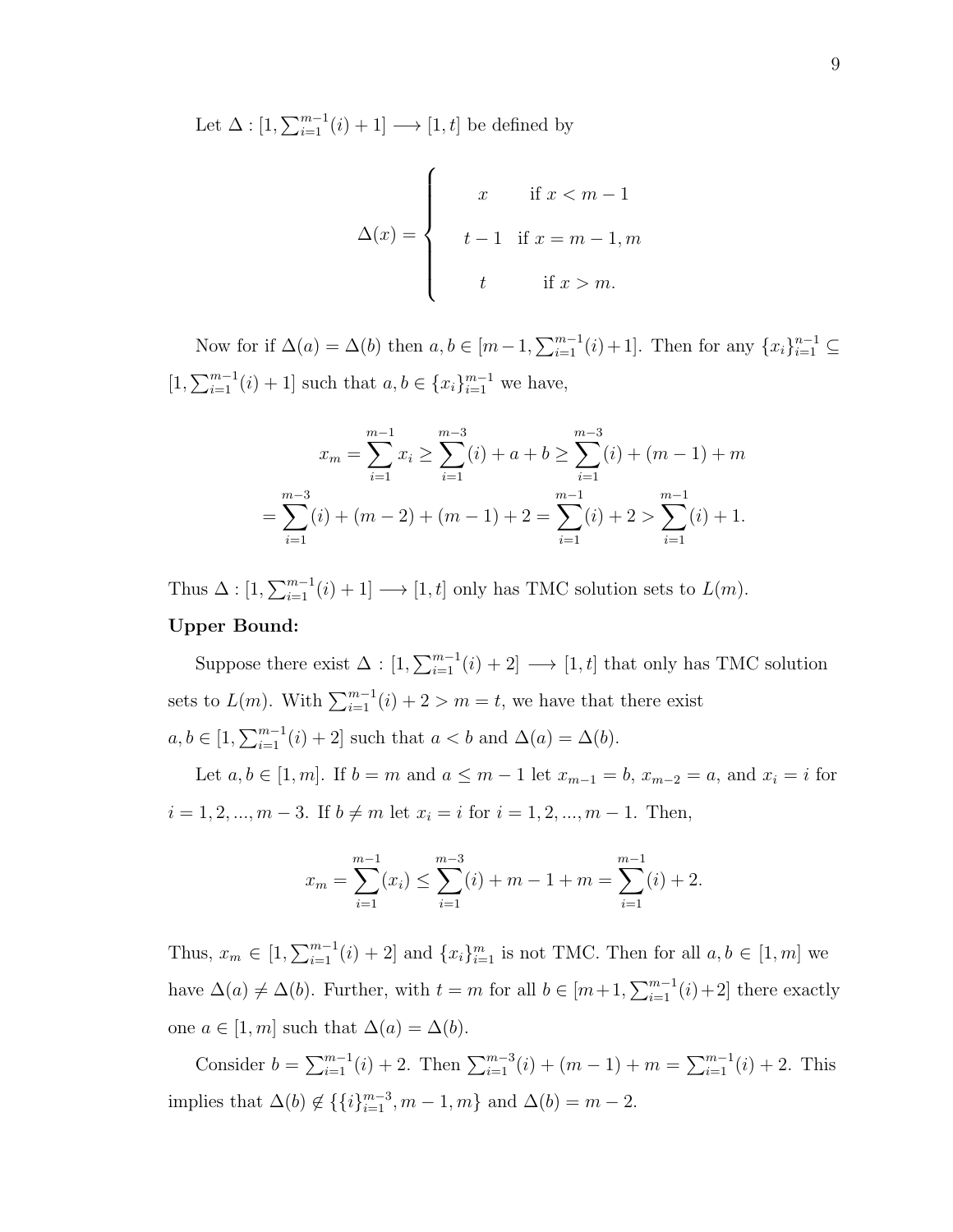Now  $\sum_{i=1}^{m-2}(i) + m + 1 = \sum_{i=1}^{m-1}(i) + 2$ . Thus  $\{\{i\}_{i=1}^{m-2}, m + 1, b\}$  is not TMC. Therefore  $\Delta : [1, \sum_{i=1}^{m-1} (i) + 2] \longrightarrow [1, t]$  has a solution to  $L(m)$  that is not TMC. **Case 3:** Let  $n = 3$  and  $t > m$ .

**Sub-Case 3a:** Suppose  $t \equiv 0 \mod(5)$ .

# Lower Bound:

Let  $\Delta$  :  $[1, \frac{6t}{5}]$  $\frac{5t}{5}] \longrightarrow [1, t]$  be defined by

$$
\Delta(x) = \begin{cases}\nx & \text{if } x \le \frac{4t+5}{5} \\
\frac{x}{2} & \text{if } x > \frac{4t+5}{5} \text{ and } x \text{ is even} \\
\frac{5x+4t+5}{5} & \text{if } x > \frac{4t+5}{5} \text{ and } x \text{ is odd.} \n\end{cases}
$$

By the definition of  $\Delta$  there does not exist  $a, b \in [1, \frac{4t+5}{5}]$  $\frac{a+5}{5}$  such that  $a \neq b$  and  $\Delta(a) = \Delta(b)$ . Let  $a, b \in \lceil \frac{4t+10}{5} \rceil$  $\frac{+10}{5}, \frac{6t}{5}$  $\frac{5t}{5}$  then,

$$
c = a + b \ge \frac{4t + 10}{5} + \frac{4t + 15}{5} = \frac{8t + 25}{5} > \frac{6t}{5}.
$$

Thus  $c \neq [1, \frac{6t}{5}]$  $\frac{it}{5}$ .

> Let  $a \in [1, \frac{4t+5}{5}]$  $\frac{+5}{5}$  and  $b \in \left[\frac{4t+10}{5}\right]$  $\frac{+10}{5}, \frac{6t}{5}$  $\frac{5t}{5}$ . If *b* is even then  $b = 2a$  and,

$$
c = a + b \ge \frac{4t + 10}{10} + \frac{4t + 10}{5} = \frac{12t + 30}{10} = \frac{6t + 15}{5} > \frac{6t}{5}.
$$

Thus  $c \neq [1, \frac{6t}{5}]$  $\frac{5t}{5}$ . If *b* is odd. Then,  $\Delta(b) = \frac{5x+4t+5}{5} > \frac{4t+5}{5} \geq \Delta(a)$ . Therefore  $\Delta$  :  $[1, \frac{6t}{5}]$  $\frac{5t}{5}$   $\longrightarrow$  [1, t] as defined above has only TMC solution sets to  $L(m)$ .

# Upper Bound:

Suppose there exist a  $\Delta$  : [1,  $\frac{6t+5}{5}$  $\frac{+5}{5}$   $\longrightarrow$  [1, t] that has only TMC solution sets to  $L(m)$ . Since  $t < \frac{6t+5}{5}$  there exist  $a, b \in [1, \frac{6t+5}{5}]$  $\frac{+5}{5}$  such that  $a < b$  and  $\Delta(a) = \Delta(b)$ .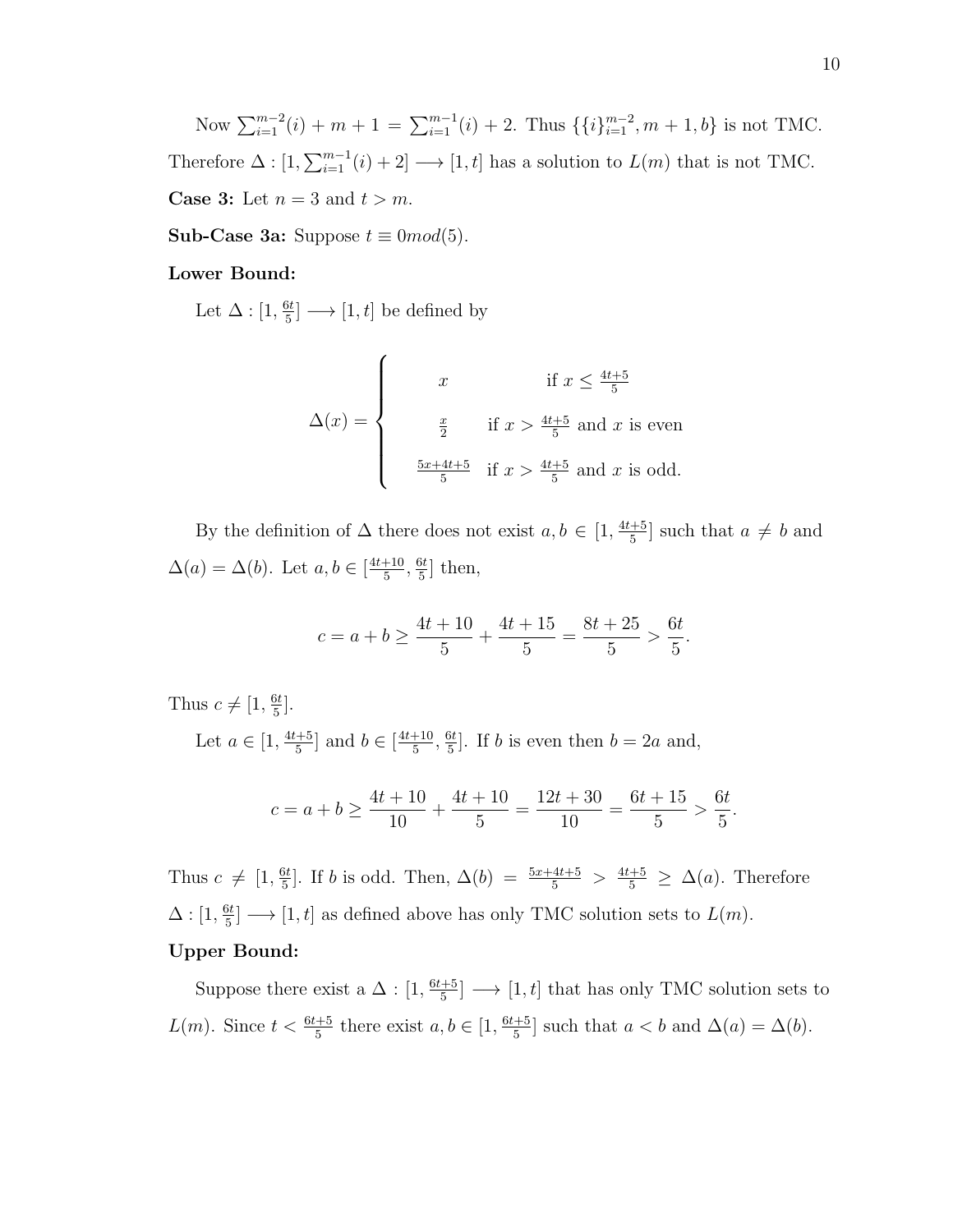**Part 1:** Suppose  $a, b \in [1, \frac{4t}{5}]$  $\frac{4t}{5}$ . By Lemma 1  $a = \frac{b}{2}$  $\frac{b}{2}$ , then

$$
c = a + b \le \frac{4t}{10} + \frac{4t}{5} = \frac{12t}{10} = \frac{6t}{5} < \frac{6t + 5}{5}.
$$

This implies there exist  $c \in [1, \frac{6t+5}{5}]$  $\frac{+5}{5}$  such that  $a + b = c$  and  $\{a, b, c\}$  is not TMC. Arbitrarily let  $\Delta(x) = x$  for  $x \in [1, \frac{4t}{5}]$  $\frac{4t}{5}$ .

**Part 2:** Consider  $a, b \in \left[\frac{4t+5}{5}\right]$  $\frac{+5}{5}, \frac{6t+5}{5}$  $\frac{+5}{5}$ <sub>odd</sub> and  $c \in [1, \frac{4t}{5}]$  $\frac{4t}{5}$  such that  $c < a < b$ . By Lemma 2, since a, b are odd we have  $\Delta(a) \neq \Delta(b) \neq \Delta(c)$ . From (Part 1) above,  $\Delta(a), \Delta(b) \notin [1, \frac{4t}{5}]$  $\frac{4t}{5}$ ] and  $\Delta(a), \Delta(b) \in \left[\frac{4t+5}{5}\right]$  $\frac{+5}{5}$ , t].

Now there are  $t - \frac{4t+5}{5} = \frac{t-5}{5}$  $\frac{-5}{5}$  colors in  $\left[\frac{4t+5}{5}, t\right]$ . Further there are  $\frac{\frac{6t+5}{5}-\frac{4t+5}{5}}{2}+1=$  $\frac{t+5}{5}$  many elements in  $\left[\frac{4t+5}{5}, \frac{6t+5}{5}\right]$  $\frac{+5}{5}$ <sub>odd</sub>. So we have  $\frac{t-5}{5}$  many colors to color  $\frac{t+5}{5}$  many elements. By the PHP, with  $\frac{t-5}{5} < \frac{t+5}{5}$  $\frac{+5}{5}$  there exist  $a, b \in \left[\frac{4t+5}{5}\right]$  $\frac{+5}{5}, \frac{6t+5}{5}$  $\frac{+5}{5}$ <sub>odd</sub> such that  $\Delta(a) = \Delta(b)$ . This contradiction Lemma 2 and  $\Delta : [1, \frac{6t+5}{5}]$  $\frac{d+5}{5}] \longrightarrow [1, t]$  has a solution set to  $L(m)$  that avoids being TMC.

Sub-Case 3b: Suppose  $t \equiv 1 \mod(5)$ .

# Lower Bound:

Let  $\Delta : [1, \frac{6t+4}{5}]$  $\frac{+4}{5}] \longrightarrow [1, t]$  be defined by

$$
\Delta(x) = \begin{cases}\nx & \text{if } x \le \frac{4t+1}{5} \\
\frac{x}{2} & \text{if } x > \frac{4t+1}{5} \text{ and } x \text{ is even} \\
\frac{5x+4t+1}{5} & \text{if } x > \frac{4t+1}{5} \text{ and } x \text{ is odd.} \n\end{cases}
$$

By the definition of  $\Delta$  there does not exist  $a, b \in [1, \frac{4t+1}{5}]$  $\left[\frac{+1}{5}\right]$  such that  $a \neq b$  and  $\Delta(a) = \Delta(b)$ . Let  $a, b \in \left[\frac{4t+6}{5}\right]$  $\frac{+6}{5}, \frac{6t+4}{5}$  $\frac{+4}{5}$  then,

$$
c = a + b \ge \frac{4t + 6}{5} + \frac{4t + 11}{5} = \frac{8t + 17}{5} > \frac{6t + 4}{5}.
$$

Thus  $c \neq [1, \frac{6t+4}{5}]$  $\frac{+4}{5}$ .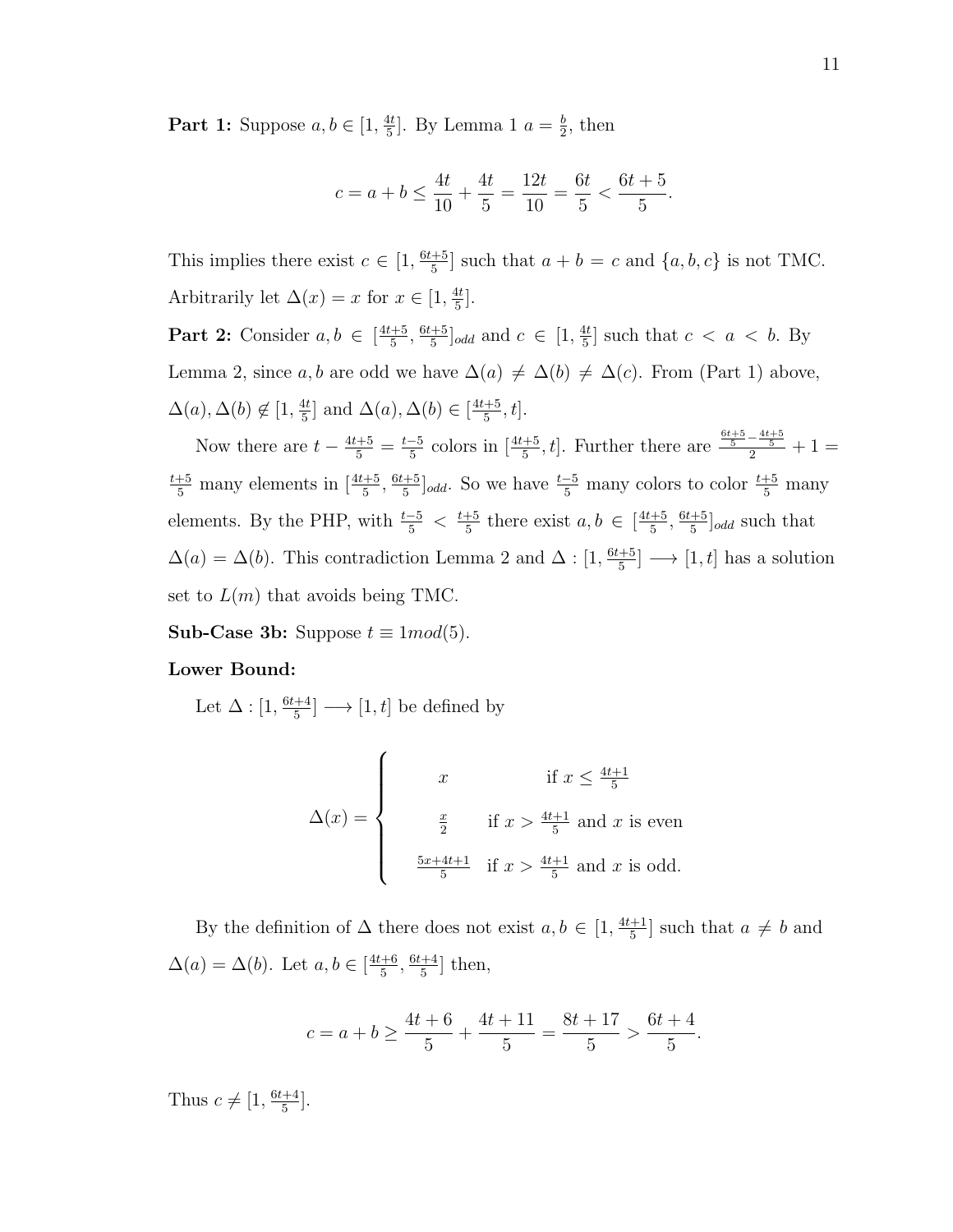Let  $a \in [1, \frac{4t+1}{5}]$  $\frac{+1}{5}$  and  $b \in \left[\frac{4t+6}{5}\right]$  $\frac{+6}{5}, \frac{6t+4}{5}$  $\frac{+4}{5}$ . If *b* is even then  $b = 2a$  and,

$$
c = a + b \ge \frac{4t + 6}{10} + \frac{4t + 6}{5} = \frac{12t + 18}{10} = \frac{6t + 9}{5} > \frac{6t + 4}{5}.
$$

Thus  $c \neq [1, \frac{6t+4}{5}]$  $\frac{+4}{5}$ . If *b* is odd. Then,  $\Delta(b) = \frac{5x+4t+1}{5} > \frac{4t+1}{5} \ge \Delta(a)$ . Therefore  $\Delta: [1, \frac{6t+4}{5}]$  $\frac{+4}{5}$   $\rightarrow$  [1, t] as defined above have only TMC solution sets to  $L(m)$ . Upper Bound:

Suppose there exist a  $\Delta$  :  $[1, \frac{6t+9}{5}]$  $\frac{+9}{5}$   $\rightarrow$  [1, t] that has only TMC solution sets to  $L(m)$ . Since  $t < \frac{6t+9}{5}$  there exist  $a, b \in [1, \frac{6t+9}{5}]$  $\frac{+9}{5}$  such that  $a < b$  and  $\Delta(a) = \Delta(b)$ . **Part 1:** Suppose  $a, b \in \left[1, \frac{4t+6}{5}\right]$  $\frac{+6}{5}$ . By Lemma 1  $a = \frac{b}{2}$  $\frac{b}{2}$ , then

$$
c = a + b \le \frac{4t + 6}{10} + \frac{4t + 6}{5} = \frac{12t + 18}{10} = \frac{6t + 9}{5}.
$$

This implies there exist  $c \in [1, \frac{6t+9}{5}]$  $\frac{+9}{5}$  such that  $a + b = c$  and  $\{a, b, c\}$  is not TMC. Arbitrarily let  $\Delta(x) = x$  for  $x \in [1, \frac{4t+6}{5}]$  $\frac{+6}{5}$ .

**Part 2:** Consider  $a, b \in \left[\frac{4t+11}{5}\right]$  $\frac{+11}{5}, \frac{6t+9}{5}$  $\frac{+9}{5}$ <sub>odd</sub> and  $c \in [1, \frac{4t+6}{5}]$  $\frac{+6}{5}$  such that  $c < a < b$ . By Lemma 2, since a, b are odd we have  $\Delta(a) \neq \Delta(b) \neq \Delta(c)$ . From (Part 1) above,  $\Delta(a), \Delta(b) \notin [1, \frac{4t+6}{5}]$  $\frac{+6}{5}$ ] and  $\Delta(a)$ ,  $\Delta(b) \in \left[\frac{4t+11}{5}\right]$  $\frac{+11}{5}$ , t].

Now there are  $t-\frac{4t+6}{5}=\frac{t-6}{5}$  $\frac{-6}{5}$  colors in  $\left[\frac{4t+11}{5}, t\right]$ . Further there are  $\frac{\frac{6t+9}{5} - \frac{4t+11}{5}}{2} + 1 =$  $\frac{t+4}{5}$  many elements in  $\left[\frac{4t+11}{5}, \frac{6t+9}{5}\right]$  $\frac{+9}{5}$ <sub>odd</sub>. So we have  $\frac{t-6}{5}$  many colors to color  $\frac{t+4}{5}$  many elements. By the PHP, with  $\frac{t-6}{5} < \frac{t+4}{5}$  $\frac{+4}{5}$  there exist  $a, b \in \left[\frac{4t+11}{5}\right]$  $\frac{+11}{5}, \frac{6t+9}{5}$  $\frac{q+9}{5}$ <sub>odd</sub> such that  $\Delta(a) = \Delta(b)$ . This contradiction Lemma 2 and  $\Delta : [1, \frac{6t+9}{5}]$  $\frac{[+9]}{5}] \longrightarrow [1, t]$  has a solution set to  $L(m)$  that avoids being TMC.

**Sub-Case 3c:** Suppose  $t \equiv 2mod(5)$ .

# Lower Bound: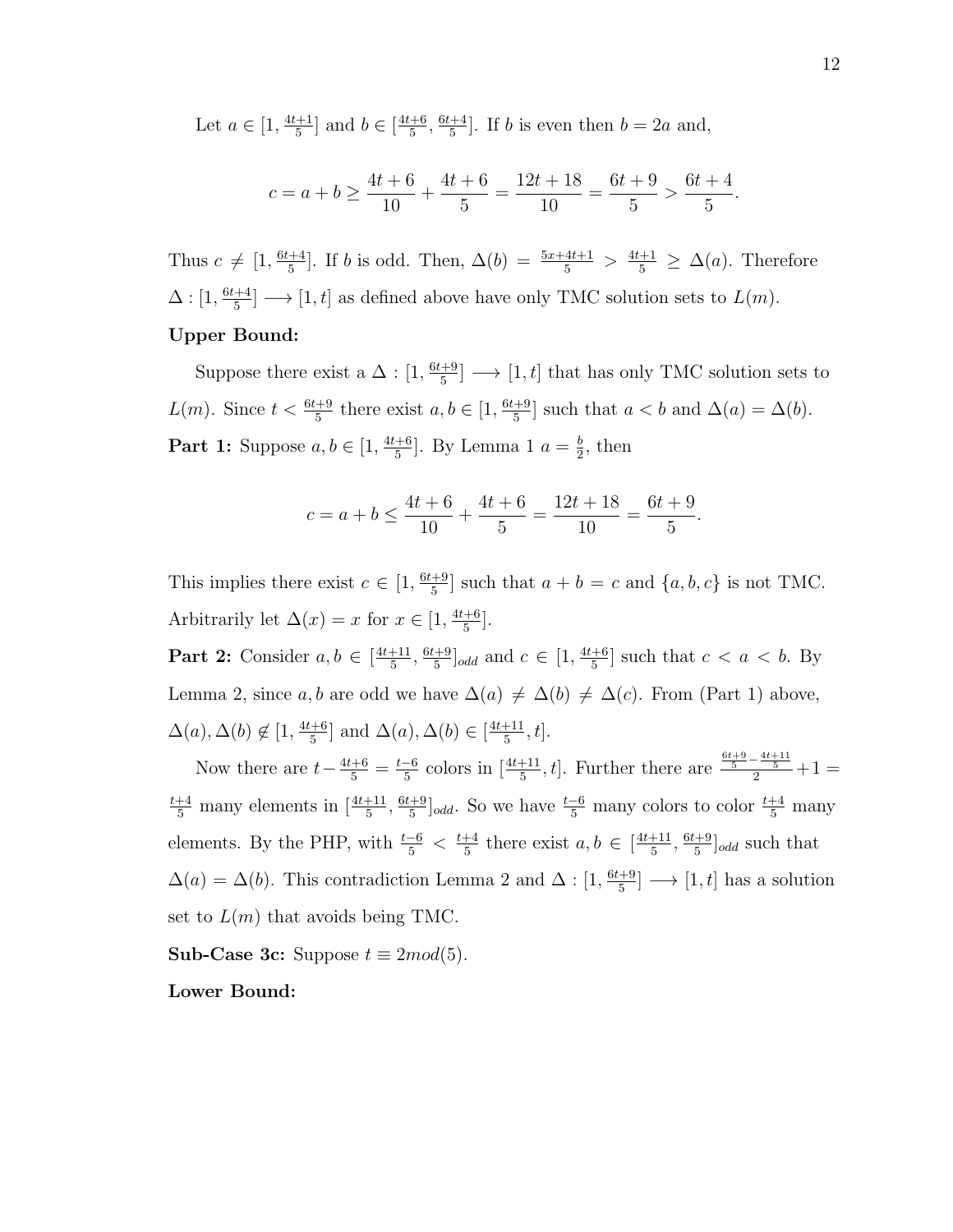Let  $\Delta : [1, \frac{6t-2}{5}]$  $\frac{-2}{5}] \longrightarrow [1, t]$  be defined defined as below.

$$
\Delta(x) = \begin{cases}\nx & \text{if } x \le \frac{4t-3}{5} \\
\frac{x}{2} & \text{if } x > \frac{4t-3}{5} \text{ and } x \text{ is even} \\
\frac{5x+4t-3}{5} & \text{if } x > \frac{4t-3}{5} \text{ and } x \text{ is odd}\n\end{cases}
$$

By the definition of  $\Delta$  there does not exist  $a, b \in [1, \frac{4t-3}{5}]$  $\left[\frac{5}{5}\right]$  such that  $a \neq b$  and  $\Delta(a) = \Delta(b)$ . Let  $a, b \in \left[\frac{4t+2}{5}\right]$  $\frac{+2}{5}, \frac{6t-2}{5}$  $\frac{-2}{5}$ ] then,

$$
c = a + b \ge \frac{4t + 2}{5} + \frac{4t + 7}{5} = \frac{8t + 9}{5} = \frac{8t - 1}{5} + 2 > \frac{6t - 2}{5}.
$$

Thus  $c \neq [1, \frac{6t-2}{5}]$  $\frac{-2}{5}$ .

> Let  $a \in [1, \frac{4t-3}{5}]$  $\frac{-3}{5}$ ] and  $b \in \left[\frac{4t+2}{5}\right]$  $\frac{+2}{5}, \frac{6t-2}{5}$  $\frac{-2}{5}$ . If *b* is even then  $b = 2a$  and,

$$
c = a + b \ge \frac{4t + 2}{10} + \frac{4t + 2}{5} = \frac{12t + 6}{10} = \frac{6t + 3}{5} > \frac{6t - 2}{5}
$$

Thus  $c \neq [1, \frac{6t-2}{5}]$  $\frac{-2}{5}$ . If *b* is odd. Then,  $\Delta(b) = \frac{5x+4t-3}{5} > \frac{4t-3}{5} \ge \Delta(a)$ . Therefore  $\Delta : [1, \frac{6t-2}{5}]$  $\frac{-2}{5}] \longrightarrow [1, t]$  as defined above has only TMC solution sets to  $L(m)$ . Upper Bound:

#### Suppose there exist a  $\Delta$  :  $[1, \frac{6t+3}{5}]$  $\frac{+3}{5}$   $\rightarrow$  [1, t] that has only TMC solution sets to  $L(m)$ . Since  $t < \frac{6t+3}{5}$  there exist  $a, b \in [1, \frac{6t+3}{5}]$  $\frac{+3}{5}$  such that  $a < b$  and  $\Delta(a) = \Delta(b)$ . **Part 1:** Suppose  $a, b \in \left[1, \frac{4t+2}{5}\right]$  $\frac{+2}{5}$ . By Lemma 1  $a = \frac{b}{2}$  $\frac{b}{2}$ , then

$$
c = a + b \le \frac{4t + 2}{10} + \frac{4t + 2}{5} = \frac{12t + 6}{10} = \frac{6t + 3}{5}.
$$

This implies there exist  $c \in [1, \frac{6t+3}{5}]$  $\frac{+3}{5}$  such that  $a + b = c$  and  $\{a, b, c\}$  is not TMC. Arbitrarily let  $\Delta(x) = x$  for  $x \in [1, \frac{4t+2}{5}]$  $\frac{+2}{5}$ . **Part 2:** Consider  $a, b \in \left[\frac{4t+7}{5}\right]$  $\frac{+7}{5}, \frac{6t+3}{5}$  $\frac{+3}{5}$ <sub>odd</sub> and  $c \in [1, \frac{4t+2}{5}]$  $\frac{+2}{5}$  such that  $c < a < b$ . By

.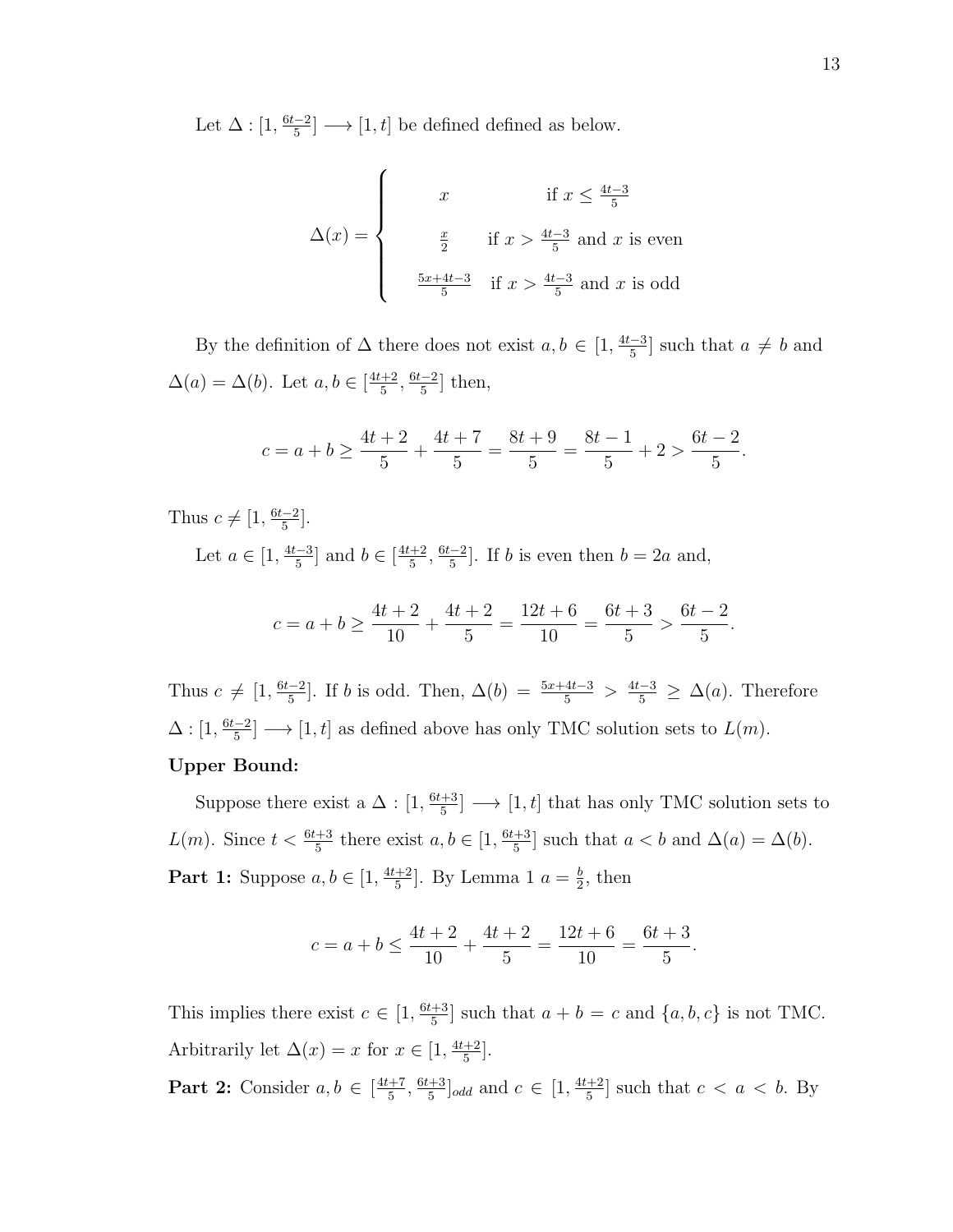Lemma 2, since a, b are odd we have  $\Delta(a) \neq \Delta(b) \neq \Delta(c)$ . From (Part 1) above,  $\Delta(a), \Delta(b) \notin [1, \frac{4t+2}{5}]$  $\frac{+2}{5}$ ] and  $\Delta(a), \Delta(b) \in \left[\frac{4t+7}{5}\right]$  $\frac{+7}{5}$ , t].

Now there are  $t - \frac{4t+7}{5} = \frac{t-7}{5}$  $\frac{-7}{5}$  colors in  $\left[\frac{4t+7}{5}, t\right]$ . Further there are  $\frac{\frac{6t+3}{5}-\frac{4t+7}{5}}{2}+1=$  $\frac{t+1}{5}$  many elements in  $\left[\frac{4t+7}{5}, \frac{6t+3}{5}\right]$  $\frac{+3}{5}$ ]<sub>odd</sub>. So we have  $\frac{t-7}{5}$  many colors to color  $\frac{t+1}{5}$  many elements. By the PHP, with  $\frac{t-7}{5} < \frac{t+1}{5}$  $\frac{+1}{5}$  there exist  $a, b \in \left[\frac{4t+7}{5}\right]$  $\frac{+7}{5}, \frac{6t+3}{5}$  $\frac{+3}{5}$ <sub>odd</sub> such that  $\Delta(a) = \Delta(b)$ . This contradiction Lemma 2 and  $\Delta : [1, \frac{6t+3}{5}]$  $\frac{[+3]}{5}] \longrightarrow [1, t]$  has a solution set to  $L(m)$  that avoids being TMC.

Sub-Case 3d: Suppose  $t \equiv 3mod(5)$ .

#### Lower Bound:

Let  $\Delta : [1, \frac{6t+2}{5}]$  $\frac{+2}{5}] \longrightarrow [1, t]$  be defined as below.

$$
\Delta(x) = \begin{cases}\nx & \text{if } x \le \frac{4t+3}{5} \\
\frac{x}{2} & \text{if } x > \frac{4t+3}{5} \text{ and } x \text{ is even} \\
\frac{5x+4t+3}{5} & \text{if } x > \frac{4t+3}{5} \text{ and } x \text{ is odd}\n\end{cases}
$$

By the definition of  $\Delta$  there does not exist  $a, b \in [1, \frac{4t+3}{5}]$  $\frac{a+3}{5}$  such that  $a \neq b$  and  $\Delta(a) = \Delta(b)$ . Let  $a, b \in \left[\frac{4t+8}{5}\right]$  $\frac{+8}{5}, \frac{6t+2}{5}$  $\frac{+2}{5}$  then,

$$
c = a + b \ge \frac{4t + 8}{5} + \frac{4t + 13}{5} = \frac{8t + 21}{5} > \frac{6t + 2}{5}.
$$

Thus  $c \neq [1, \frac{6t+2}{5}]$  $\frac{+2}{5}$ .

> Let  $a \in [1, \frac{4t+3}{5}]$  $\frac{+3}{5}$ ] and  $b \in \left[\frac{4t+8}{5}\right]$  $\frac{+8}{5}, \frac{6t+2}{5}$  $\frac{+2}{5}$ . If *b* is even then  $b = 2a$  and,

$$
c = a + b \ge \frac{4t + 8}{10} + \frac{4t + 8}{5} = \frac{12t + 24}{10} = \frac{6t + 12}{5} > \frac{6t + 2}{5}.
$$

Thus  $c \neq [1, \frac{6t+2}{5}]$  $\frac{+2}{5}$ . If *b* is odd. Then,  $\Delta(b) = \frac{5x+4t+3}{5} > \frac{4t+3}{5} \ge \Delta(a)$ . Therefore  $\Delta : [1, \frac{6t+2}{5}]$  $\frac{+2}{5}] \longrightarrow [1, t]$  as defined above has only TMC solution sets to  $L(m)$ . Upper Bound: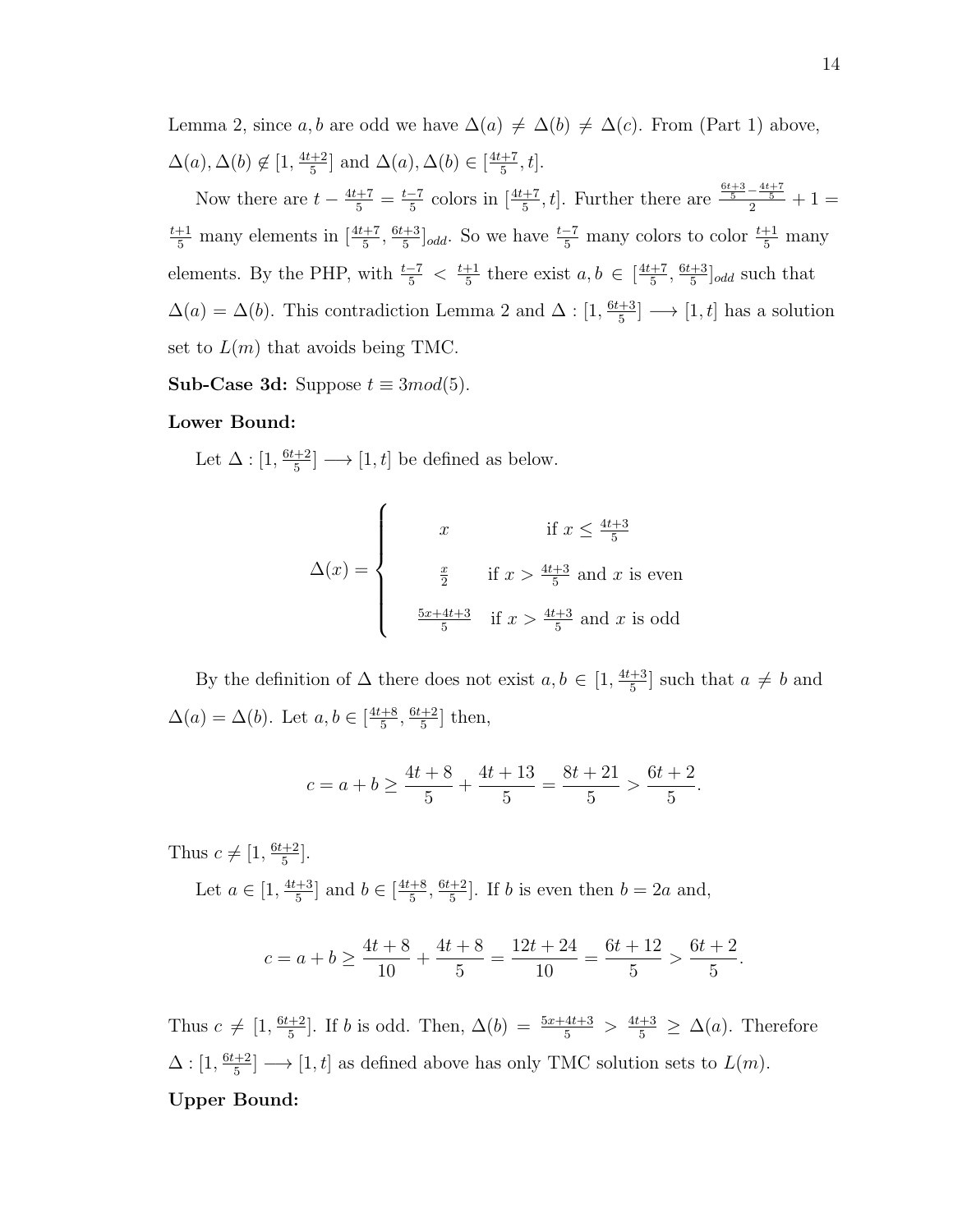Suppose there exist a  $\Delta[1, \frac{6t+7}{5}]$  $\frac{+7}{5}$   $\rightarrow$  [1, t] that is TMC. Since  $t < \frac{6t+7}{5}$  there exist  $a, b \in [1, \frac{6t+7}{5}]$  $\frac{+7}{5}$  such that  $a < b$  and  $\Delta(a) = \Delta(b)$ . **Part 1:** Suppose  $a, b \in \left[1, \frac{4t+3}{5}\right]$ 

 $\frac{+3}{5}$ . By Lemma 1  $a = \frac{b}{2}$  $\frac{b}{2}$ , then

$$
c = a + b \le \frac{4t + 3}{10} + \frac{4t + 3}{5} = \frac{12t + 9}{10} < \frac{6t + 5}{5} < \frac{6t + 7}{5}.
$$

This implies there exist  $c \in [1, \frac{6t+7}{5}]$  $\frac{+7}{5}$  such that  $a + b = c$  and  $\{a, b, c\}$  is not TMC. Arbitrarily let  $\Delta(x) = x$  for  $x \in [1, \frac{4t+3}{5}]$  $\frac{+3}{5}$ .

**Part 2:** Consider  $a, b \in \lceil \frac{4t+8}{5} \rceil$  $\frac{+8}{5}, \frac{6t+7}{5}$  $\frac{+7}{5}$ <sub>odd</sub> and  $c \in [1, \frac{4t+3}{5}]$  $\frac{+3}{5}$  such that  $c < a < b$ . By Lemma 2, since a, b are odd we have  $\Delta(a) \neq \Delta(b) \neq \Delta(c)$ . From (Part 1) above,  $\Delta(a), \Delta(b) \notin [1, \frac{4t+3}{5}]$  $\frac{+3}{5}$ ] and  $\Delta(a)$ ,  $\Delta(b) \in \left[\frac{4t+8}{5}\right]$  $\frac{+8}{5}$ , t].

Now there are  $t - \frac{4t+8}{5} = \frac{t-8}{5}$  $\frac{-8}{5}$  colors in  $\left[\frac{4t+5}{5}, t\right]$ . Further there are  $\frac{\frac{6t+7}{5} - \left(\frac{4t+8}{5} - 1\right)}{2}$  $\frac{5}{2}$  =  $\frac{t+2}{5}$  many elements in  $\left[\frac{4t+8}{5}, \frac{6t+7}{5}\right]$  $\frac{+7}{5}$ <sub>odd</sub>. So we have  $\frac{t-8}{5}$  many colors to color  $\frac{t+2}{5}$  many elements. By the PHP, with  $\frac{t-8}{5} < \frac{t+2}{5}$  $\frac{+2}{5}$  there exist  $a, b \in \left[\frac{4t+8}{5}\right]$  $\frac{+8}{5}, \frac{6t+7}{5}$  $\frac{+7}{5}$ <sub>odd</sub> such that  $\Delta(a) = \Delta(b)$ . This contradiction Lemma 2 and  $\Delta : [1, \frac{6t+7}{5}]$  $\frac{1+7}{5}$   $\longrightarrow$   $[1, t]$  has a solution set to  $L(m)$  that avoids being TMC.

**Sub-Case 3e:** Suppose  $t \equiv 4mod(5)$ .

# Lower Bound:

Let  $\Delta$  :  $[1, \frac{6t+1}{5}]$  $\frac{+1}{5}] \longrightarrow [1, t]$  be defined as below.

$$
\Delta(x) = \begin{cases}\nx & \text{if } x \le \frac{4t-1}{5} \\
\frac{x}{2} & \text{if } x > \frac{4t-1}{5} \text{ and } x \text{ is even} \\
\frac{5x+4t-1}{5} & \text{if } x > \frac{4t-1}{5} \text{ and } x \text{ is odd}\n\end{cases}
$$

By the definition of  $\Delta$  there does not exist  $a, b \in [1, \frac{4t-1}{5}]$  $\left[\frac{a-1}{5}\right]$  such that  $a \neq b$  and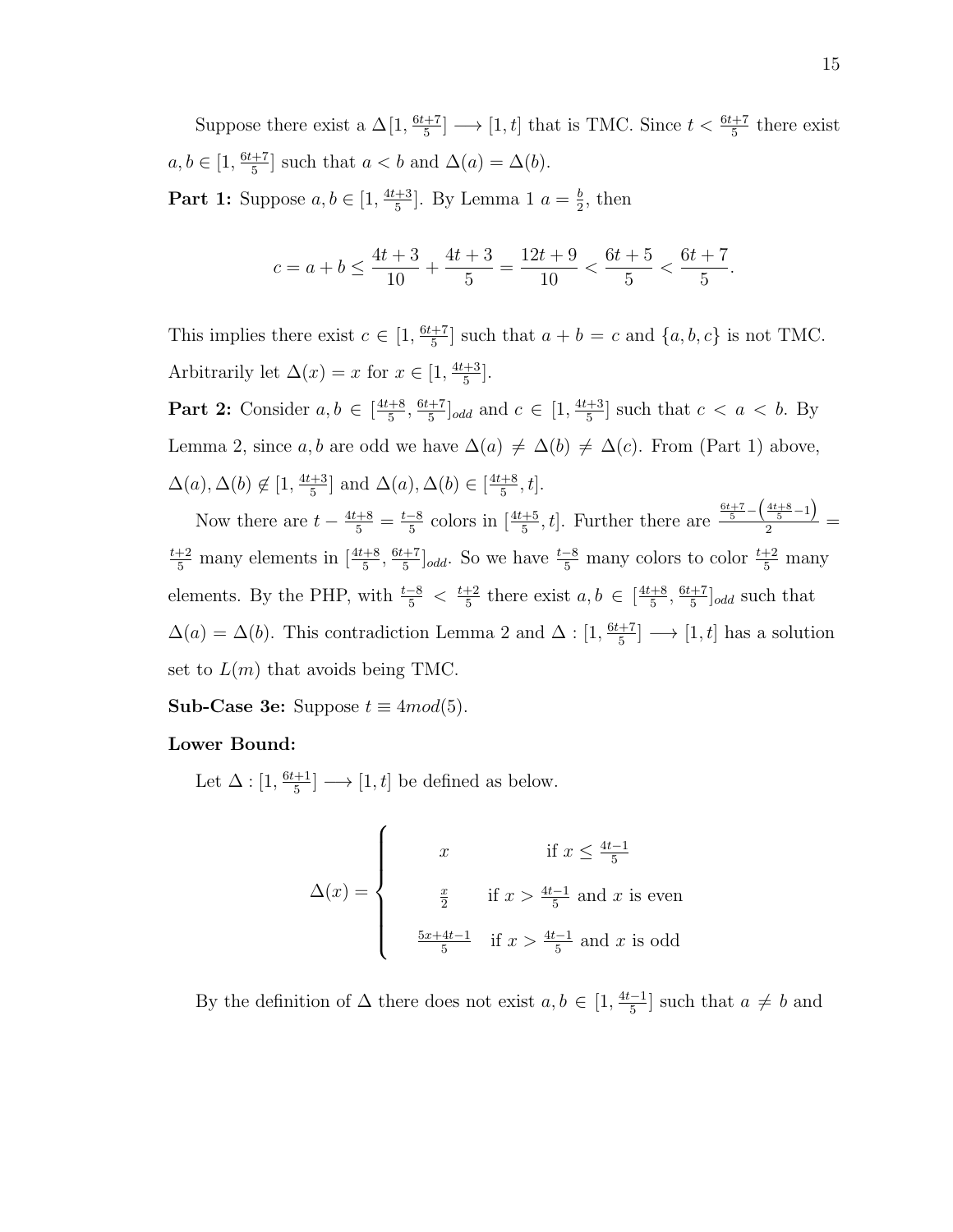$\Delta(a) = \Delta(b)$ . Let  $a, b \in \lceil \frac{4t+4}{5} \rceil$  $\frac{+4}{5}, \frac{6t+1}{5}$  $\frac{+1}{5}$  then,

$$
c = a + b \ge \frac{4t + 4}{5} + \frac{4t + 9}{5} = \frac{8t + 13}{5} > \frac{6t + 1}{5}.
$$

Thus  $c \neq [1, \frac{6t+1}{5}]$  $\frac{+1}{5}$ .

> Let  $a \in [1, \frac{4t-1}{5}]$  $\frac{-1}{5}$  and  $b \in \left[\frac{4t+4}{5}\right]$  $\frac{+4}{5}, \frac{6t+1}{5}$  $\frac{+1}{5}$ . If *b* is even then  $b = 2a$  and,

$$
c = a + b \ge \frac{4t + 4}{10} + \frac{4t + 4}{5} = \frac{12t + 12}{10} = \frac{6t + 6}{5} > \frac{6t + 1}{5}.
$$

Thus  $c \neq [1, \frac{6t+1}{5}]$  $\frac{+1}{5}$ . If *b* is odd. Then,  $\Delta(b) = \frac{5x+4t-1}{5} > \frac{4t-1}{5} \geq \Delta(a)$ . Therefore  $\Delta: [1, \frac{6t+1}{5}]$  $\frac{+1}{5}] \longrightarrow [1, t]$  as defined above has only TMC solution sets to  $L(m)$ .

# Upper Bound:

Suppose there exist a  $\Delta : [1, \frac{6t+7}{5}]$  $\frac{t+7}{5}$   $\longrightarrow$  [1, t] that is TMC. Since  $t < \frac{6t+7}{5}$  there exist  $a, b \in [1, \frac{6t+5}{5}]$  $\frac{+5}{5}$  such that  $a < b$  and  $\Delta(a) = \Delta(b)$ .

**Part 1:** Suppose  $a, b \in \left[1, \frac{4t+4}{5}\right]$  $\frac{+4}{5}$ . By Lemma 1  $a = \frac{b}{2}$  $\frac{b}{2}$ , then

$$
c = a + b \le \frac{4t + 4}{10} + \frac{4t + 4}{5} = \frac{12t + 12}{10} = \frac{6t + 6}{5} < \frac{6t + 7}{5}
$$

This implies there exist  $c \in [1, \frac{6t+7}{5}]$  $\frac{+7}{5}$  such that  $a + b = c$  and  $\{a, b, c\}$  is not TMC. Arbitrarily let  $\Delta(x) = x$  for  $x \in [1, \frac{4t+4}{5}]$  $\frac{+4}{5}$ .

**Part 2:** Consider  $a, b \in \lceil \frac{4t+9}{5} \rceil$  $\frac{+9}{5}, \frac{6t+7}{5}$  $\frac{+7}{5}$ <sub>odd</sub> and  $c \in [1, \frac{4t=4}{5}]$  $\frac{a}{5}$  such that  $c < a < b$ . By Lemma 2, since a, b are odd we have  $\Delta(a) \neq \Delta(b) \neq \Delta(c)$ . From (Part 1) above,  $\Delta(a), \Delta(b) \notin [1, \frac{4t+4}{5}]$  $\frac{+4}{5}$ ] and  $\Delta(a), \Delta(b) \in \left[\frac{4t+9}{5}\right]$  $\frac{+9}{5}$ , t].

Now there are  $t - \frac{4t+9}{5} = \frac{t-9}{5}$  $\frac{-9}{5}$  colors in  $\left[\frac{4t+9}{5}, t\right]$ . Further there are  $\frac{\frac{6t+7}{5} - \left(\frac{4t+9}{5} - 1\right)}{2}$  $\frac{5}{2}$  =  $\frac{t+1}{5}$  many elements in  $\left[\frac{4t+9}{5}, \frac{6t+7}{5}\right]$  $\frac{+7}{5}$ <sub>odd</sub>. So we have  $\frac{t-9}{5}$  many colors to color  $\frac{t+1}{5}$  many elements. By the PHP, with  $\frac{t-9}{5} < \frac{t+1}{5}$  $\frac{+1}{5}$  there exist  $a, b \in \left[\frac{4t+9}{5}\right]$  $\frac{+9}{5}, \frac{6t+7}{5}$  $\frac{+7}{5}$ <sub>odd</sub> such that  $\Delta(a) = \Delta(b)$ . This contradiction Lemma 2 and  $\Delta : [1, \frac{6t+7}{5}]$  $\frac{1+7}{5}$   $\longrightarrow$   $[1, t]$  has a solution set to  $L(m)$  that avoids being TMC.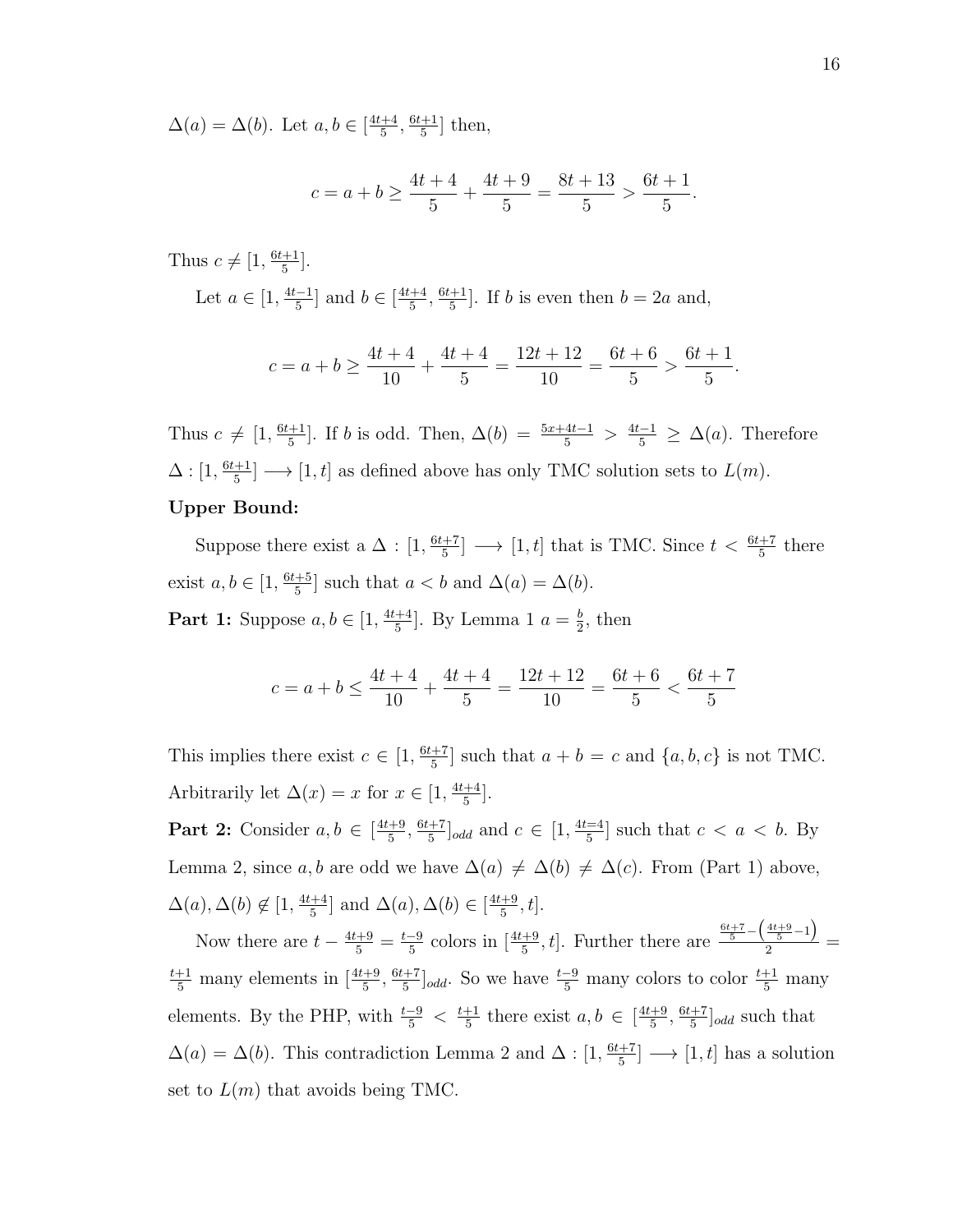**Case 4:** Suppose  $t > m$  and  $m \geq 4$ . Then let  $h = \sum_{k=1}^{n-2} (k)$ ,  $j = \sum_{k=1}^{n-3} (k)$ ,  $s = \frac{th-j-2}{1+h}$  $\frac{(-j-2)}{1+h}$ , and  $\overline{s} = \lceil \frac{th-j-2}{1+h} \rceil$  $\frac{1}{1+h}$  and we will show that  $R(t, m) = max{j + 2**s** + 3, **s** + (t - **s**)h + 1}.$ 

**Sub-Case 4a:** Suppose  $j + 2s + 3 = max\{j + 2s + 3, \overline{s} + (t - \overline{s})h + 1\}$  or  $s = \overline{s}$ . Then  $j + 2s + 3 \geq \overline{s} + (t - \overline{s})h + 1$ .

# Lower Bound:

Let  $\Delta : [1, j + 2\underline{s} + 2] \longrightarrow [1, t]$  be defined as below.

$$
\Delta(x) = \begin{cases} x & \text{if } x \leq \underline{s} \\ \left\lceil \frac{x - \underline{s}}{h} \right\rceil + \underline{s} & \text{if } x > \underline{s} \end{cases}
$$

Suppose  $\Delta$  avoids having only TMC solutions to  $L(m)$ . Then there exist  $a, b \in [1, j + 2\underline{s} + 2]$  such that  $a < b$ ,  $\Delta(a) = \Delta(b)$ , and  $a, b \in \{x_i\}_{i=1}^m \subseteq [1, j + 2\underline{s} + 2]$ such that  $\sum_{i=1}^{m-1} (x_i) = x_m$ .

If  $a, b \in [1, \underline{s}]$  then  $\Delta(a) = a < b = \Delta(b)$ . So  $\Delta(a) \neq \Delta(b)$ . If  $a \in [1, \underline{s}]$  and  $b \in [\underline{s} + 1, j + 2\underline{s} + 2]$  then  $\Delta(a) = a \leq \underline{s} < \lceil \frac{b - \underline{s}}{b} \rceil$  $\frac{-s}{h}$ ] + <u>s</u> =  $\Delta(b)$ . So  $\Delta(a) \neq \Delta(b)$ . If  $a, b \in [\underline{s} + 1, j + 2\underline{s} + 2]$  and  $b - a < h$  then for any  $\{x_i\}_{i=1}^{m-2} \subseteq [1, j + 2\underline{s} + 2]$ such that  $a \notin \{x_i\}_{i=1}^{m-2}$  we have  $\sum_{i=1}^{m-2} (x_i) + a \geq \sum_{i=1}^{m-2} (i) + a = h + a > b$ , so  $x_m \neq b$ . Also, for any  $\{x_i\}_{i=1}^{m-3} \subseteq [1, j + 2\underline{s} + 2]$  such that  $a, b \notin \{x_i\}_{i=1}^{m-2}$  we have  $\sum_{i=1}^{m-3}(x_i) + a + b \ge \sum_{i=1}^{m-3}(i) + (s+1) + (s+2) > j + 2s + 2$ , so  $x_m \notin [1, j+2s + 2]$ . If  $a, b \in [\underline{s} + 1, j + 2\underline{s} + 2]$  and  $b - a \geq h$  then,

$$
\Delta(a) = \left\lceil \frac{a - s}{h} \right\rceil + s \le \left\lceil \frac{(b - h) - s}{h} \right\rceil + s = \left\lceil \frac{b - s}{h} - 1 \right\rceil + s
$$

$$
\left\lceil \frac{b - s}{h} \right\rceil - 1 + s < \left\lceil \frac{b - s}{h} \right\rceil + s = \Delta(b).
$$

So  $\Delta(a) \neq \Delta(b)$ . Thus  $\Delta : [1, j + 2s + 2] \longrightarrow [1, t]$  has only TMC solution sets to  $L(m)$ .

## Upper Bound: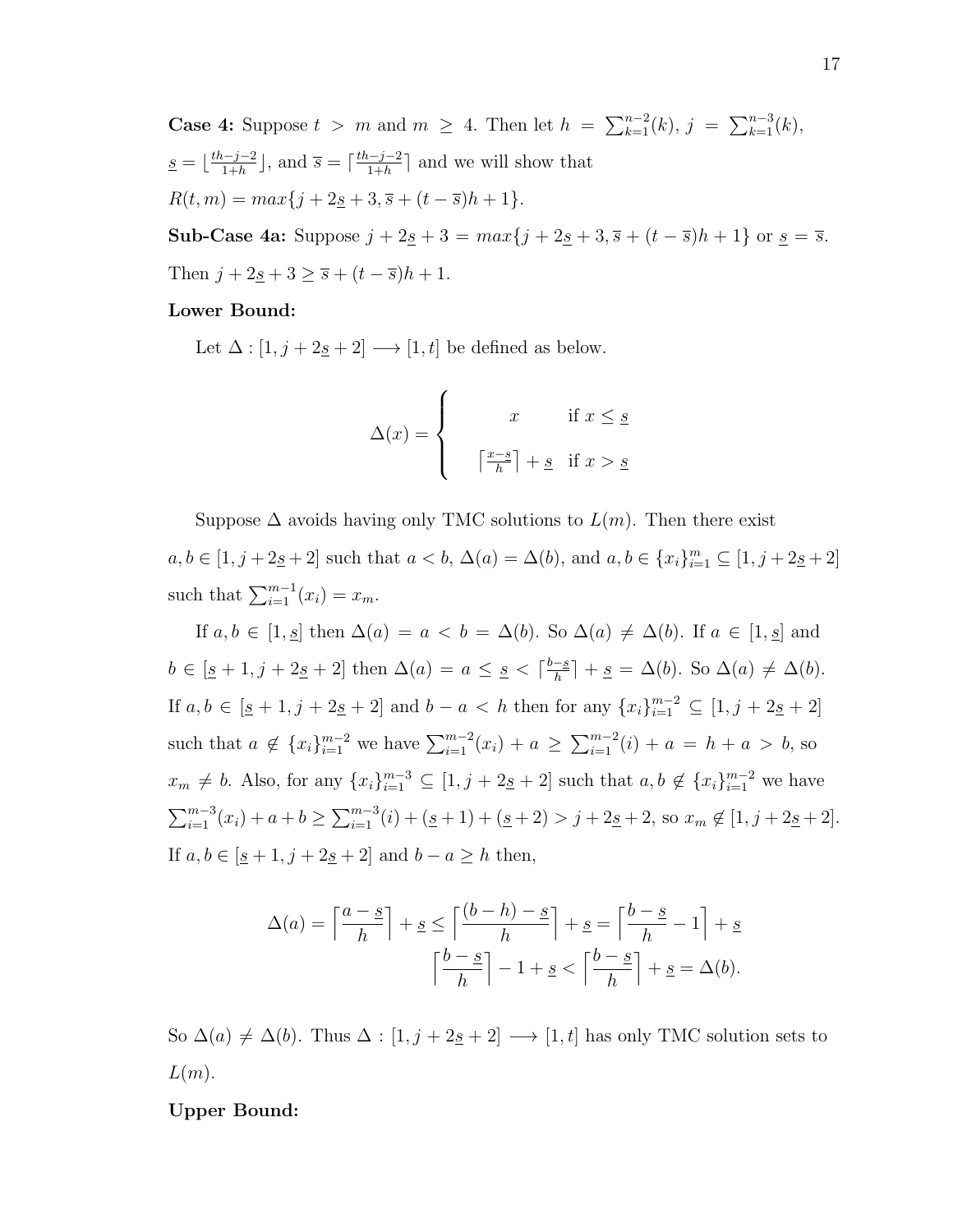Suppose there exist a coloring  $\Delta : [1, j + 2\underline{s} + 3] \longrightarrow [1, t]$  that has only TMC solution sets to  $L(m)$ .

**Part 1:** Consider  $a, b \in [1, \underline{s} + 2]$ .

If  $a, b \in [1, m-1]$  let  $\{x_i\}_{i=1}^{m-1} = \{i\}_{i=1}^{m-1}$ . If  $a \in [1, m-1]$  and  $b \notin [1, m-1]$  let  ${x_i}_{i=1}^{m-2}$  =  ${i}_{i=1}^{m-2}$  and  $b = x_{m-1}$ . If  $a, b \notin [1, m-1]$  let  ${x_i}_{i=1}^{m-3}$  =  ${x_i}_{i=1}^{m-3}$ ,  $a = x_{m-2}$ , and  $b = x_{m-1}$ . In any of these cases we have,

$$
x_m = \sum_{i=1}^{m-1} (x_i) \le \sum_{i=1}^{m-3} (i) + (\underline{s} + 1) + (\underline{s} + 2) = j + 2\underline{s} + 3
$$

and  $x_m \in [1, j + 2g + 3]$ . Thus for  $\Delta$  to have only TMC solution sets to  $L(m)$  it has to be true that  $\Delta(a) \neq \Delta(b)$ . For  $x \in [1, \underline{s} + 2]$  arbitrarily let  $\Delta(x) = x$ .

**Part 2:** Consider  $a \in [1, \underline{s} + 2]$  and  $b \in [\underline{s} + 2 + h, j + 2\underline{s} + 3]$ .

If  $a \le m-2$  then let  $\{x_i\}_{i=1}^{m-2} = \{i\}_{i=1}^{m-2}$  and  $x_{m-1} = b - h \ge \underline{s} + 2 > m - 2$ . Then  $\sum_{i=1}^{m-1}(x_i) = \sum_{i=1}^{m-2}(i) + (b - h) = b$ . If  $a = m - 1$  then,

$$
b - (m - 1) \ge \underline{s} + 2 + h - (m - 1) = \underline{s} + 1 + \sum_{i=1}^{m-2} (i) - (m - 2)
$$

$$
= \underline{s} + 1 + \sum_{i=1}^{m-3} (i) > \underline{s} + \sum_{i=1}^{m-3} (i).
$$

Which implies  $b-a-\sum_{i=1}^{m-3}(i) > s \ge m-1 = a$ . So let  $\{x_i\}_{i=1}^{m-3} = \{i\}_{i=1}^{m-3}$ ,  $x_{m-2} = a$ ,  $x_{m-1} = c_1 = b - a - \sum_{i=1}^{m-3} (i)$ , and  $x_m = b$ . Then it follows that,

$$
\sum_{i=1}^{m-1} (x_i) = \sum_{i=1}^{m-3} (i) + (b - a - \sum_{i=1}^{m-3} (i)) + a = b.
$$

If  $a \geq m$  and  $a \neq c_1 = b - a - \sum_{i=1}^{m-3} (i)$  then let  $\{x_i\}_{i=1}^{m-3} = \{i\}_{i=1}^{m-3}, x_{m-2} = c_1$ ,  $x_{m-1} = a$ , and  $x_m = b$ . Then  $\sum_{i=1}^{m-1} (x_i) = \sum_{i=1}^{m-3} (i) + (b - a - \sum_{i=1}^{m-3} (i)) + a = b$ . If  $a \geq m$  and  $a = c_1 = b - a - \sum_{i=1}^{m-3} (i)$  then  $b = 2a + \sum_{i=1}^{m-3} (i)$ . Now let  ${x_i}_{i=1}^{m-4} = {i}_{i=1}^{m-4}, x_{m-3} = m-2, x_{m-2} = a-1 \ge m-1, x_{m-1} = a$ , and  $x_m = b$ .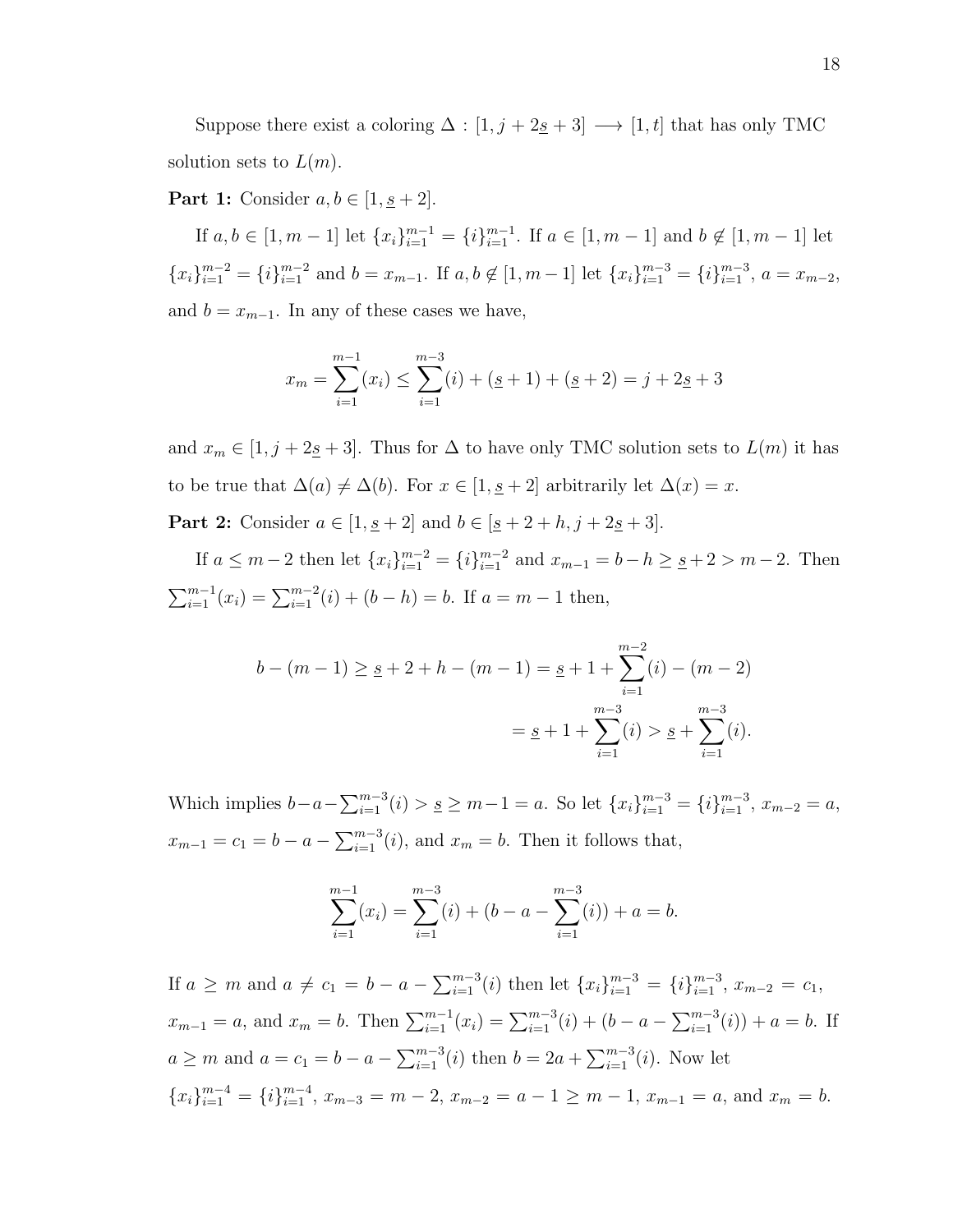Then it follows that,

$$
\sum_{i=1}^{m-1} (x_i) = \sum_{i=1}^{m-4} (i) + (m-2) + (a-1) + a = \sum_{i=1}^{m-3} (i) + 2a = b.
$$

Thus if  $a \in [1, \underline{s} + 2]$  and  $b \in [\underline{s} + 2 + h, j + 2\underline{s} + 3]$  we can find a set with  $a, b \in$  ${x_i}_{i=1}^m \in [1, j+2\underline{s}+3]$  such that  $\sum_{i=1}^{m-1} (x_i) = x_m$ . Therefor for  $\Delta$  to have only TMC solution sets to  $L(m)$  if  $a \in [1, \underline{s}+2]$  and  $b \in [\underline{s}+2+h, j+2\underline{s}+3]$  then  $\Delta(a) \neq \Delta(b)$ . **Part 3:** If  $\underline{s} = \overline{s}$  then  $\underline{s} = \frac{th-j-2}{1+h} > \frac{th-j-2-h}{1+h}$  $\frac{-j-2-h}{1+h}$  and,

$$
\underline{s}(1+h) > th - j - 2 - h
$$
  

$$
\underline{s} + \underline{s}h > th - j - 2 - h
$$
  

$$
j + \underline{s} - h + 2 > th - \underline{s}h - 2h
$$
  

$$
\frac{j + \underline{s} - h + 2}{t - (\underline{s} + 2)} > h.
$$

If  $s \neq \overline{s}$  then  $s + 1 = \overline{s}$ , then again it follows that,

$$
j + 2g + 3 \ge \overline{s} + (t - \overline{s})h + 1
$$
  

$$
j + 2g + 3 \ge (u + 1) + (t - (u + 1))h + 1
$$
  

$$
j + \underline{s} - h + 1 \ge (t - (u + 1))h - h
$$
  

$$
j + \underline{s} - h + 2 > (t - (u + 2))h
$$
  

$$
\frac{j + \underline{s} - h + 2}{t - (u + 2)} > h.
$$

Now in  $[\underline{s}+2+h, j+2\underline{s}+3]$  there exist  $j+2\underline{s}+3-(\underline{s}+2+h)+1=j+\underline{s}-h+2$ many elements with only  $t - (\underline{s} + 2)$  many colors to color those elements (Parts 1 & 2 of Sub-Case 4a). By the PHP there exist at least  $\frac{j+s-h+2}{t-(s+2)} > h$  many elements in  $[s + 2 + h, j + 2s + 3]$  that share the same color. So at least  $a_0, a_1, a_2, ..., a_h \in$  $[s + 2 + h, j + 2s + 3]$  such that  $a_0 < a_1 < a_2 < ... < a_h$  and  $\Delta(a_0) = \Delta(a_h)$ .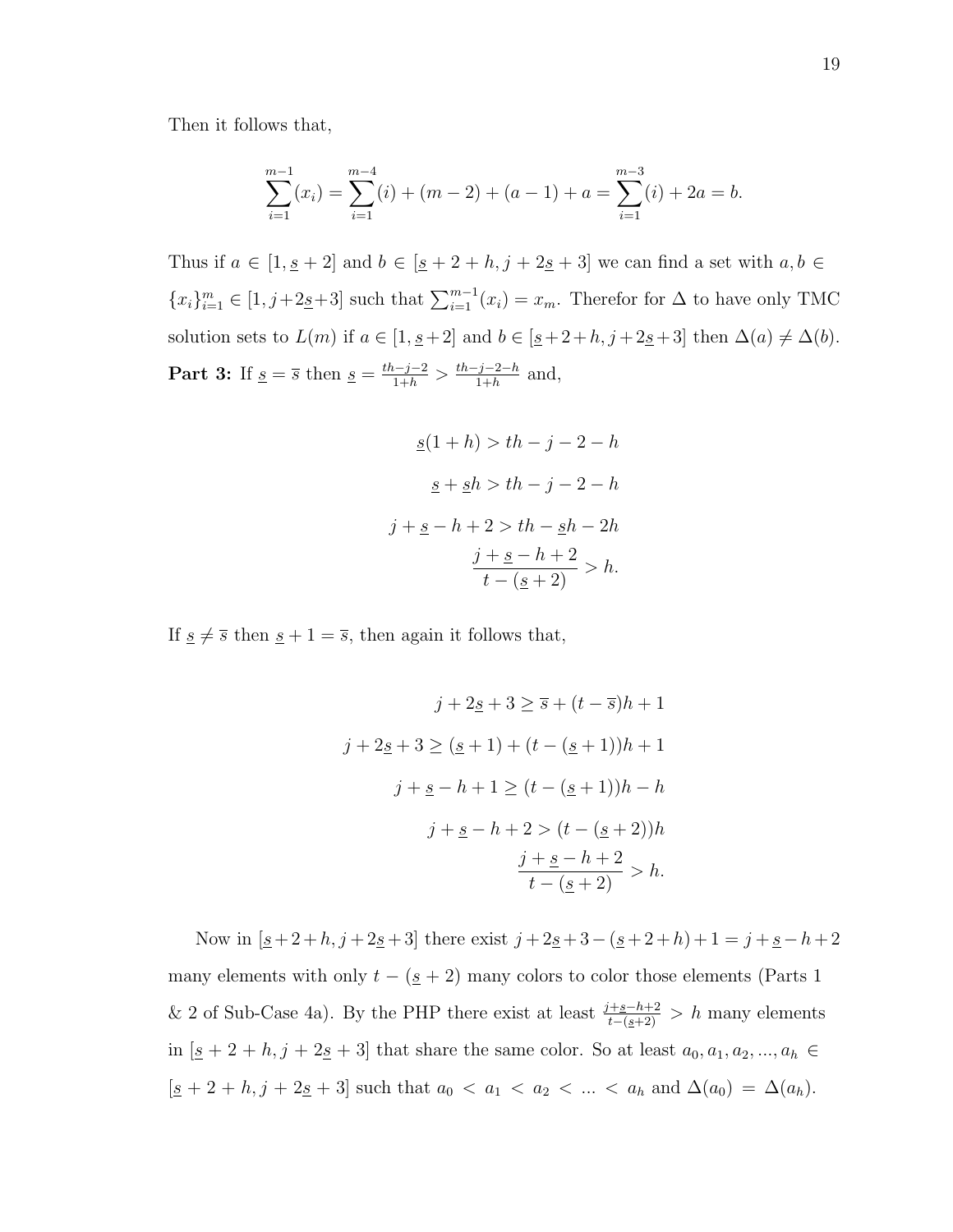By Lemma 3, we have  $a_h > a_0 \geq s + 2 + h > m$  (Lemma 4),  $a_h - a_0 \geq h$ , and  $\Delta(a_0) = \Delta(a_h)$  which implies that  $\Delta$  avoids having only TMC solution sets to L(m). Therefore if  $j + 2s + 3 = max\{j + 2s + 3, \overline{s} + (t - \overline{s})h + 1\}$  or  $s = \overline{s}$  then  $R(t, n) = j + 2s + 3.$ 

**Sub-Case 4b:** Suppose  $\bar{s} + (t - \bar{s})h + 1 = max\{j + 2s + 3, \bar{s} + (t - \bar{s})h + 1\}$  and  $s \neq \overline{s}$ . Then  $j + 2s + 3 \leq \overline{s} + (t - \overline{s})h + 1$ ,  $s \neq 1 = \overline{s}$ , and  $j + 2\overline{s} + 2 \geq \overline{s} + (t - \overline{s})h$ . Lower Bound:

Let  $\Delta : [1, \overline{s} + (t - \overline{s})h] \longrightarrow [1, t]$  be defined as below.

$$
\Delta(x) = \begin{cases} x & \text{if } x \leq \overline{s} \\ \left\lceil \frac{x - \overline{s}}{h} \right\rceil + \overline{s} & \text{if } x > \overline{s} \end{cases}
$$

Suppose  $\Delta$  avoids having only TMC solutions to  $L(m)$ . Then there exist  $a, b \in$  $[1, \overline{s} + (t - \overline{s})h]$  such that  $a < b$ ,  $\Delta(a) = \Delta(b)$ , and  $a, b \in \{x_i\}_{i=1}^m \subseteq [1, \overline{s} + (t - \overline{s})h]$ such that  $\sum_{i=1}^{m-1} (x_i) = x_m$ .

If  $a, b \in [1, \overline{s}]$  then  $\Delta(a) = a < b = \Delta(b)$ . So  $\Delta(a) \neq \Delta(b)$ . If  $a \in [1, \overline{s}]$  and  $b \in [\overline{s} + 1, \overline{s} + (t - \overline{s})h]$  then  $\Delta(a) = a < \overline{s} < \lceil \frac{b - \overline{s}}{h} \rceil$  $\frac{-\overline{s}}{h}$ ] +  $\overline{s}$  =  $\Delta(b)$ . So  $\Delta(a) \neq \Delta(b)$ . If  $a, b \in [\bar{s} + 1, \bar{s} + (t - \bar{s})h]$  and  $b - a < h$  then for any  ${x_i}_{i=1}^{m-2} \subseteq [1, \bar{s} + (t - \bar{s})h]$ such that  $a \notin \{x_i\}_{i=1}^{m-2}$  we have  $\sum_{i=1}^{m-2} (x_i) + a \geq \sum_{i=1}^{m-2} (i) + a = h + a > b$ , so  $x_m \neq b$ . Also, for any  $\{x_i\}_{i=1}^{m-3} \subseteq [1, \overline{s} + (t-\overline{s})h]$  such that  $a, b \notin \{x_i\}_{i=1}^{m-3}$  we have  $\sum_{i=1}^{m-3}(x_i) + a + b \ge \sum_{i=1}^{m-3}(i) + (\overline{s} + 1) + (\overline{s} + 2) > j + 2\overline{s} + 2 \ge \overline{s} + (t - \overline{s})h$ , so  $x_m \notin [1, \overline{s} + (t - \overline{s})h]$ . If  $a, b \in [\overline{s} + 1, \overline{s} + (t - \overline{s})h]$  and  $b - a \geq h$  then,

$$
\Delta(a) = \left\lceil \frac{a - \overline{s}}{h} \right\rceil + \overline{s} \le \left\lceil \frac{(b - h) - \overline{s}}{h} \right\rceil + \overline{s} = \left\lceil \frac{b - \overline{s}}{h} - 1 \right\rceil + \overline{s}
$$

$$
= \left\lceil \frac{b - \overline{s}}{h} \right\rceil - 1 + \overline{s} < \left\lceil \frac{b - \overline{s}}{h} \right\rceil + \overline{s} = \Delta(b).
$$

So  $\Delta(a) \neq \Delta(b)$ . Thus  $\Delta : [1, \overline{s} + (t - \overline{s})h] \longrightarrow [1, t]$  has only TMC solution sets to  $L(m)$ .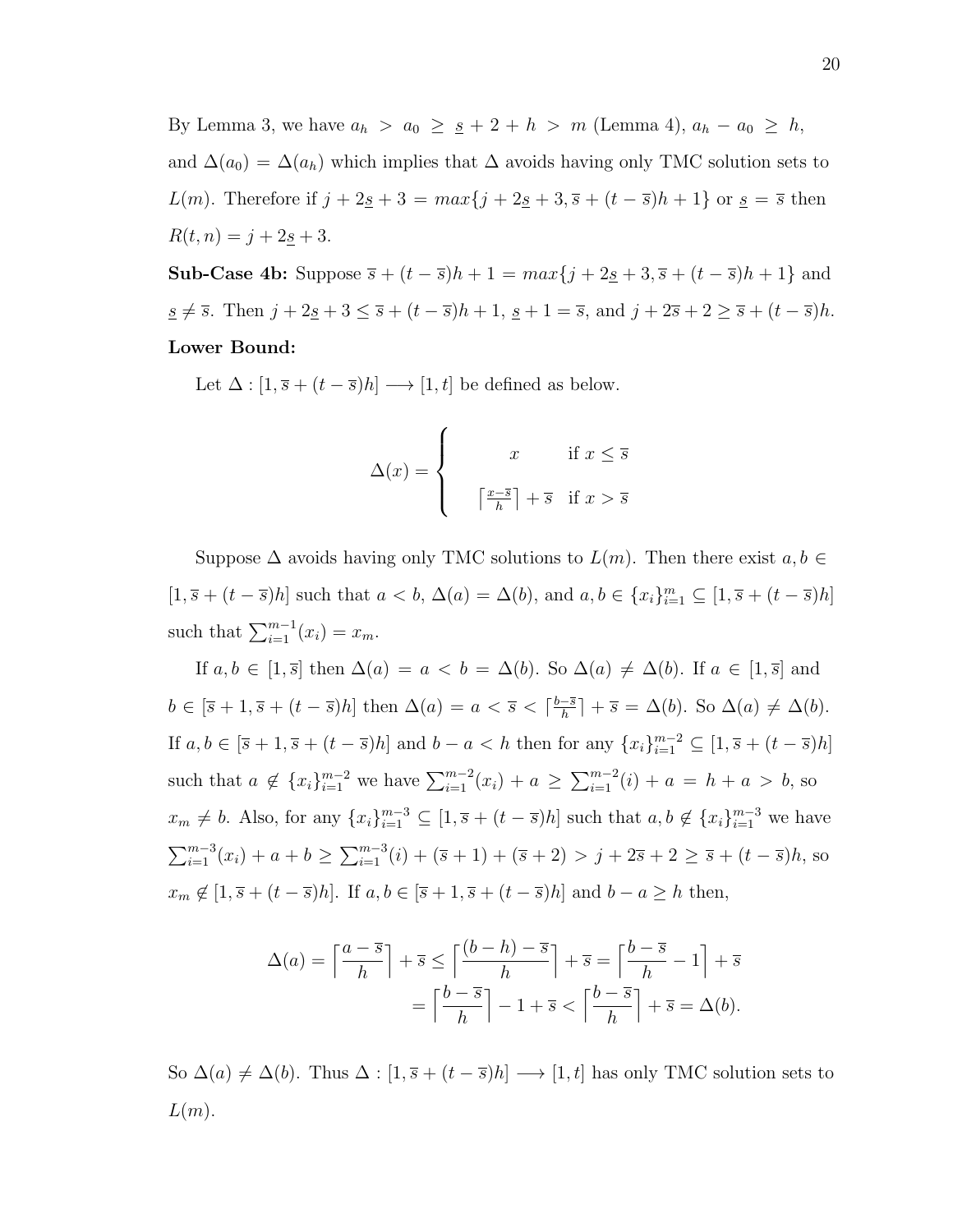#### Upper Bound:

Suppose there exist a coloring  $\Delta : [1, \overline{s} + (t - \overline{s})h + 1] \longrightarrow [1, t]$  that has only TMC solution sets to  $L(m)$ .

**Part 1:** Consider  $a, b \in [1, \overline{s} + 1]$ .

If  $a, b \in [1, m-1]$  let  $\{x_i\}_{i=1}^{m-1} = \{i\}_{i=1}^{m-1}$ . If  $a \in [1, m-1]$  and  $b \notin [1, m-1]$  let  ${x_i}_{i=1}^{m-2}$  =  ${i_i}_{i=1}^{m-2}$  and  $b = x_{m-1}$ . If  $a, b \notin [1, m-1]$  let  ${x_i}_{i=1}^{m-3}$  =  ${x_i}_{i=1}^{m-3}$ ,  $a = x_{m-2}$ , and  $b = x_{m-1}$ . In any of these cases we have,

$$
x_m = \sum_{i=1}^{m-1} (x_i) \le \sum_{i=1}^{m-3} (i) + (\overline{s}) + (\overline{s} + 1) = j + 2\overline{s} + 1
$$

$$
= j + 2(\underline{s} + 1) + 1 = j + 2\underline{s} + 3 \le \overline{s} + (t - \overline{s})h + 1
$$

and  $x_m \in [1, \overline{s} + (t - \overline{s})h + 1]$ . Thus for  $\Delta$  to have only TMC solution sets to  $L(m)$ it has to be true that  $\Delta(a) \neq \Delta(b)$ . For  $x \in [1, \overline{s} + 1]$  arbitrarily let  $\Delta_{t,n}(x) = x$ .

**Part 2:** Consider  $a \in [1, \bar{s} + 1]$  and  $b \in [\bar{s} + 1 + h, \bar{s} + (t - \bar{s})h + 1]$ .

If  $a \leq m-2$  then let  $\{x_i\}_{i=1}^{m-2} = \{i\}_{i=1}^{m-2}$  and  $x_{m-1} = b - h \geq \overline{s} + 1 = \underline{s} + 2 \geq m - 2$ . Then  $\sum_{i=1}^{m-1} (x_i) = \sum_{i=1}^{m-2} (i) + (b - h) = b$ . If  $a = m - 1$  then,

$$
b - (m - 1) \ge \overline{s} + 1 + h - (m - 1) = \overline{s} + \sum_{i=1}^{m-2} (i) - (m - 2) = \overline{s} + \sum_{i=1}^{m-3} (i)
$$

which implies  $b - a - \sum_{i=1}^{m-3} (i) \geq \overline{s} > \underline{s} \geq m - 1 = a$ . So let  $\{x_i\}_{i=1}^{m-3} = \{i\}_{i=1}^{m-3}$ ,  $x_{m-2} = a, x_{m-1} = c_1 = b - a - \sum_{i=1}^{m-3} (i)$ , and  $x_m = b$ . Then  $\sum_{i=1}^{m-1}(x_i) = \sum_{i=1}^{m-3}(i) + (b - a - \sum_{i=1}^{m-3}(i)) + a = b.$ 

If  $a \geq m$  and  $a \neq c_1 = b - a - \sum_{i=1}^{m-3} (i)$  then let  $\{x_i\}_{i=1}^{m-3} = \{i\}_{i=1}^{m-3}$ ,  $x_{m-2} = c_1$ ,  $x_{m-1} = a$ , and  $x_m = b$ . Then  $\sum_{i=1}^{m-1} (x_i) = \sum_{i=1}^{m-3} (i) + (b - a - \sum_{i=1}^{m-3} (i)) + a = b$ . If  $a \geq m$  and  $a = c_1 = b - a - \sum_{i=1}^{m-3} (i)$  then  $b = 2a + \sum_{i=1}^{m-3} (i)$ . Now let  ${x_i}_{i=1}^{m-4} = {i}_{i=1}^{m-4}, x_{m-3} = m-2, x_{m-2} = a-1 \ge m-1, x_{m-1} = a$ , and  $x_m = b$ .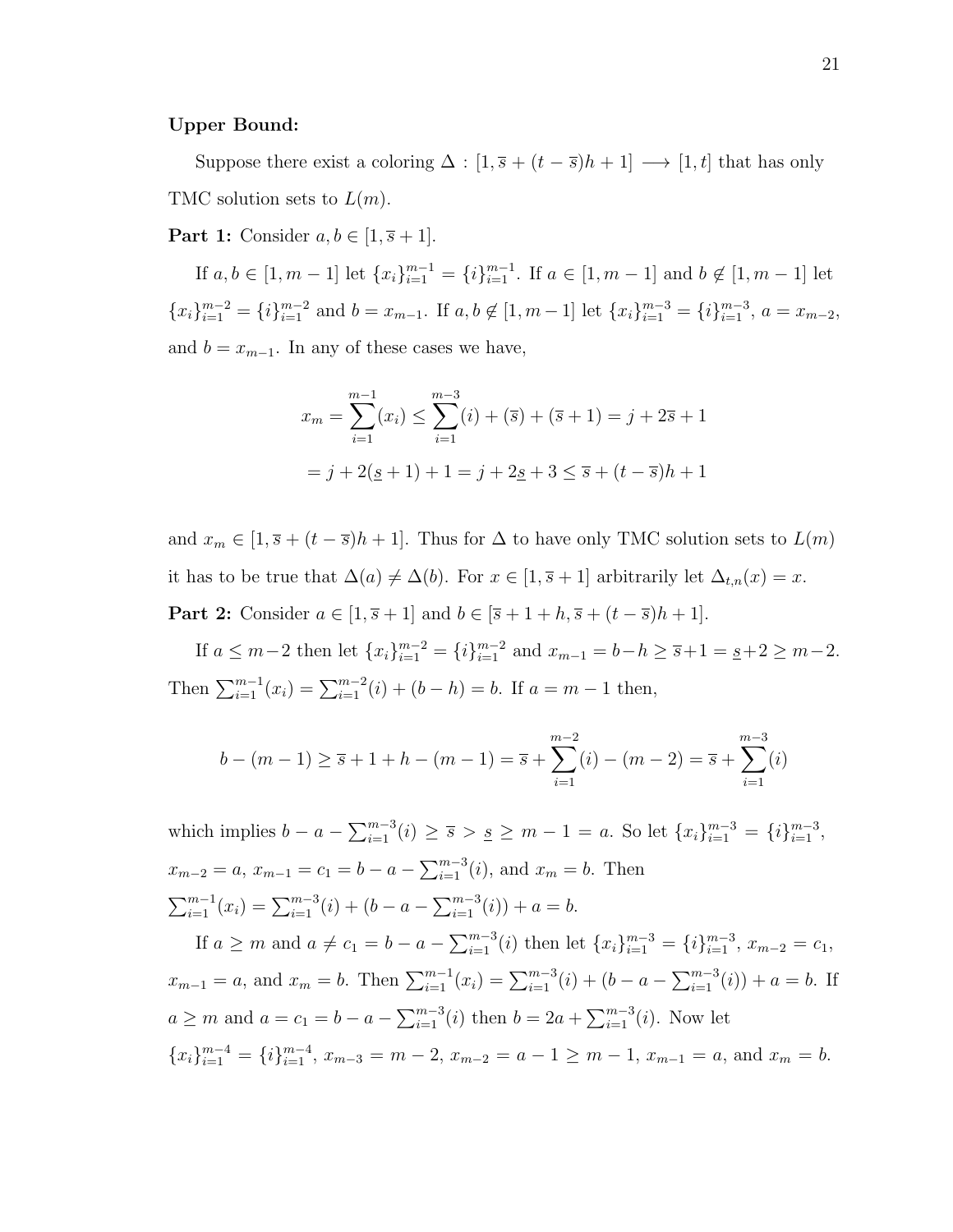Then we have,

$$
\sum_{i=1}^{m-1} (x_i) = \sum_{i=1}^{m-4} (i) + (m-2) + (a-1) + a = \sum_{i=1}^{m-3} (i) + 2a = b.
$$

Thus if  $a \in [1, \overline{s} + 1]$  and  $b \in [\overline{s} + 1 + h, \overline{s} + (t - \overline{s})h + 1]$  we can find a set with  $a, b \in \{x_i\}_{i=1}^m \in [1, \overline{s} + (t-\overline{s})h+1]$  such that  $\sum_{i=1}^{m-1}(x_i) = x_m$ . Therefore for  $\Delta$  to have only TMC solution sets to  $L(m)$  if  $a \in [1, \overline{s}+1]$  and  $b \in [\overline{s}+1+h, \overline{s}+(t-\overline{s})h+1]$ then  $\Delta(a) \neq \Delta(b)$ .

Part 3: Now in  $[\bar{s}+1+h,\bar{s}+(t-\bar{s})h+1]$  there exist  $\bar{s}+(t-\bar{s})h+1-(\bar{s}+1+h)+1=$  $(t - (\overline{s} + 1))h + 1$  many elements with only  $t - (\overline{s} + 1)$  many colors to color those elements (Parts 1  $\&$  2). By the PHP there exist at least,

$$
\frac{(t - (\overline{s} + 1))h + 1}{t - (\overline{s} + 1)} = h + \frac{1}{t - (\overline{s} + 1)} > h
$$

many elements in  $[\bar{s} + 1 + h, \bar{s} + (t - \bar{s})h + 1]$  that share the same color. So at least  $a_0, a_1, a_2, ..., a_h \in [\bar{s} + 1 + h, \bar{s} + (t - \bar{s})h + 1]$  such that  $a_0 < a_1 < a_2 < ... < a_h$ and  $\Delta(a_0) = \Delta(a_h)$ . By Lemma 3, we have  $a_h > a_0 \geq \overline{s} + 1 + h > m$  (Lemma 4)  $a_h - a_0 \geq h$ , and  $\Delta(a_0) = \Delta(a_h)$  which implies that  $\Delta$  avoids having only TMC solution sets to  $L(m)$ .

Thus if  $\overline{s} + (t - \overline{s})h + 1 = max\{j + 2\underline{s} + 3, \overline{s} + (t - \overline{s})h + 1\}$  and  $\underline{s} \neq \overline{s}$  then  $R(t, n) = \overline{s} + (t - \overline{s})h + 1.$  $\Box$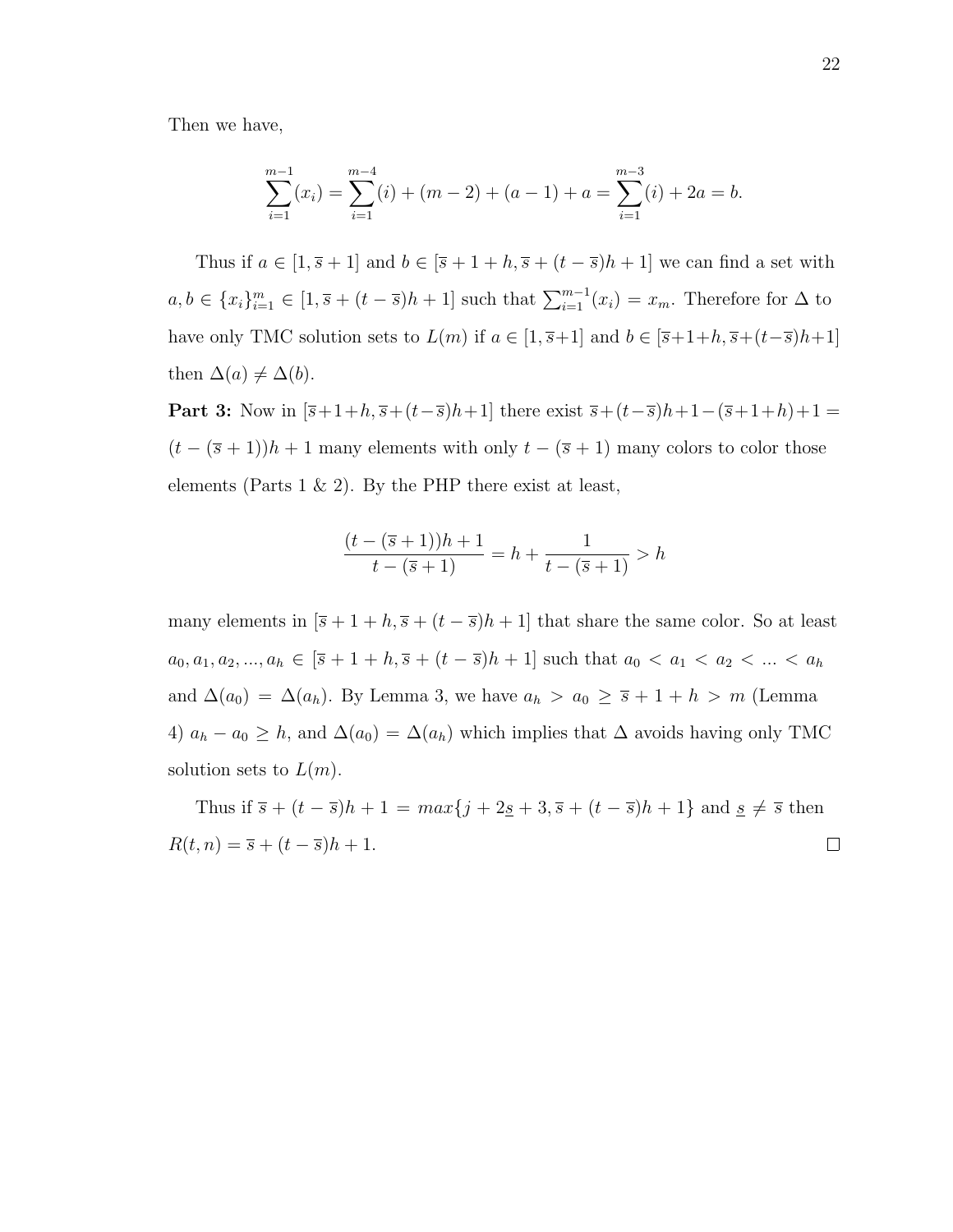Here is a table of the TMC-Rado numbers with  $t$  rows for  $t$  colors and  $m$  columns for equation  $L(m)$ . So,  $R(7, 5)$  is found in position  $(7, 5)$  which is 16. The cells highlighted in green are where Sub-case 4b occur.

Table 1. TMC-Rado Numbers

| t\m      | 3              | 4        | 5        | 6        | 7        | 8         | 9          | 10         |
|----------|----------------|----------|----------|----------|----------|-----------|------------|------------|
| 1        | 3              | 6        | 10       | 15       | 21       | 28        | 36         | 45         |
| 2        | 3              | 6        | 10       | 15       | 21       | 28        | 36         | 45         |
| з        | 5              | 6        | 10       | 15       | 21       | 28        | 36         | 45         |
| 4        | 6              | 8        | 10       | 15       | 21       | 28        | 36         | 45         |
| 5        | 7              | 10       | 12       | 15       | 21       | 28        | 36         | 45         |
| 6        | 9              | 11       | 14       | 17       | 21       | 28        | 36         | 45         |
| 7        | 9              | 12       | 16       | 19       | 23       | 28        | 36         | 45         |
| 8        | 11             | 14       | 18       | 21       | 25       | 30        | 36         | 45         |
| 9        | 12             | 16       | 20       | 23       | 27       | 32        | 38         | 45         |
| 10       | 13             | 17       | 21       | 25       | 29       | 34        | 40         | 47         |
| 11       | 15             | 18       | 22       | 27       | 31       | 36        | 42         | 49         |
| 12       | 15             | 20       | 24       | 29       | 33       | 38        | 44         | 51         |
|          | 17             | 22       |          |          | 35       | 40        | 46         |            |
| 13<br>14 | 18             | 23       | 26<br>28 | 31<br>33 | 37       | 42        | 48         | 53<br>55   |
|          |                |          |          |          |          |           |            |            |
| 15       | 19             | 24       | 30       | 34       | 39       | 44        | 50         | 57         |
| 16       | 21             | 26       | 32       | 35       | 41       | 46        | 52         | 59         |
| 17       | 21             | 28       | 33       | 37       | 43       | 48        | 54         | 61         |
| 18       | 23             | 29       | 34       | 39       | 45       | 50        | 56         | 63         |
| 19       | 24             | 30       | 36       | 41       | 47       | 52        | 58         | 65         |
| 20       | 25             | 32       | 38       | 43       | 49       | 54        | 60         | 67         |
| 21       | 27             | 34       | 40       | 45       | 50       | 56        | 62         | 69         |
| 22       | 27             | 35       | 42       | 47       | 51       | 58        | 64         | 71         |
| 23       | 29             | 36       | 44       | 49       | 53       | 60        | 66         | 73         |
| 24       | 30             | 38       | 45       | 51       | 55       | 62        | 68         | 75         |
| 25       | 31             | 40       | 46       | 53       | 57       | 64        | 70         | 77         |
| 26       | 33             | 41<br>42 | 48       | 54<br>55 | 59       | 66        | 72<br>74   | 79         |
| 27       | 33             |          | 50       |          | 61       | 68        |            | 81         |
| 28       | 35             | 44       | 52<br>54 | 57       | 63       | 69        | 76         | 83<br>85   |
| 29       | 36             | 46       |          | 59       | 65       | 70        | 78         |            |
| 30       | 37             | 47       | 56       | 61       | 67       | 72        | 80         | 87         |
| 31<br>32 | 39<br>39       | 48<br>50 | 57<br>58 | 63<br>65 | 69<br>71 | 74<br>76  | 82<br>84   | 89<br>91   |
|          |                |          |          |          |          |           |            |            |
| 33       | 41<br>42       | 52       | 60<br>62 | 67<br>69 | 73       | 78<br>80  | 86<br>88   | 93<br>95   |
| 34       |                | 53       |          |          | 75       |           |            |            |
| 35<br>36 | 43<br>45       | 54<br>56 | 64<br>66 | 71<br>73 | 77<br>79 | 82<br>84  | 90<br>91   | 97<br>99   |
| 37       | 45             | 58       | 68       | 74       | 80       | 86        | 92         | 101        |
| 38       | 47             | 59       | 69       | 75       | 81       | 88        | 94         | 103        |
| 39       | 48             | 60       | 70       | 77       | 83       | 90        | 96         | 105        |
| 40       | 49             | 62       | 72       | 79       | 85       | 92        | 98         | 107        |
| 41       | 51             | 64       | 74       | 81       | 87       | 94        | 100        | 109        |
| 42       | 51             | 65       | 76       | 83       | 89       | 96        | 102        | 111        |
| 43<br>44 | 53<br>54       | 66<br>68 | 78<br>80 | 85<br>87 | 91<br>93 | 98<br>100 | 104<br>106 | 113<br>115 |
| 45       | 55             | 70       | 81       | 89       | 95       | 102       | 108        | 116        |
| 46       | 57             | 71       | 82       | 91       | 97       | 104       | 110        | 117        |
| 47       | 57             | 72       | 84       | 93       | 99       | 106       | 112        | 119        |
| 48       | 59             | 74       | 86       | 94       | 101      | 108       | 114        | 121        |
| 49       | 60             | 76       | 88       | 95       | 103      | 110       | 116        | 123        |
| c٢       | C <sub>1</sub> | 77       | o٥       | 97       | 105      | 111       | 110        | 105        |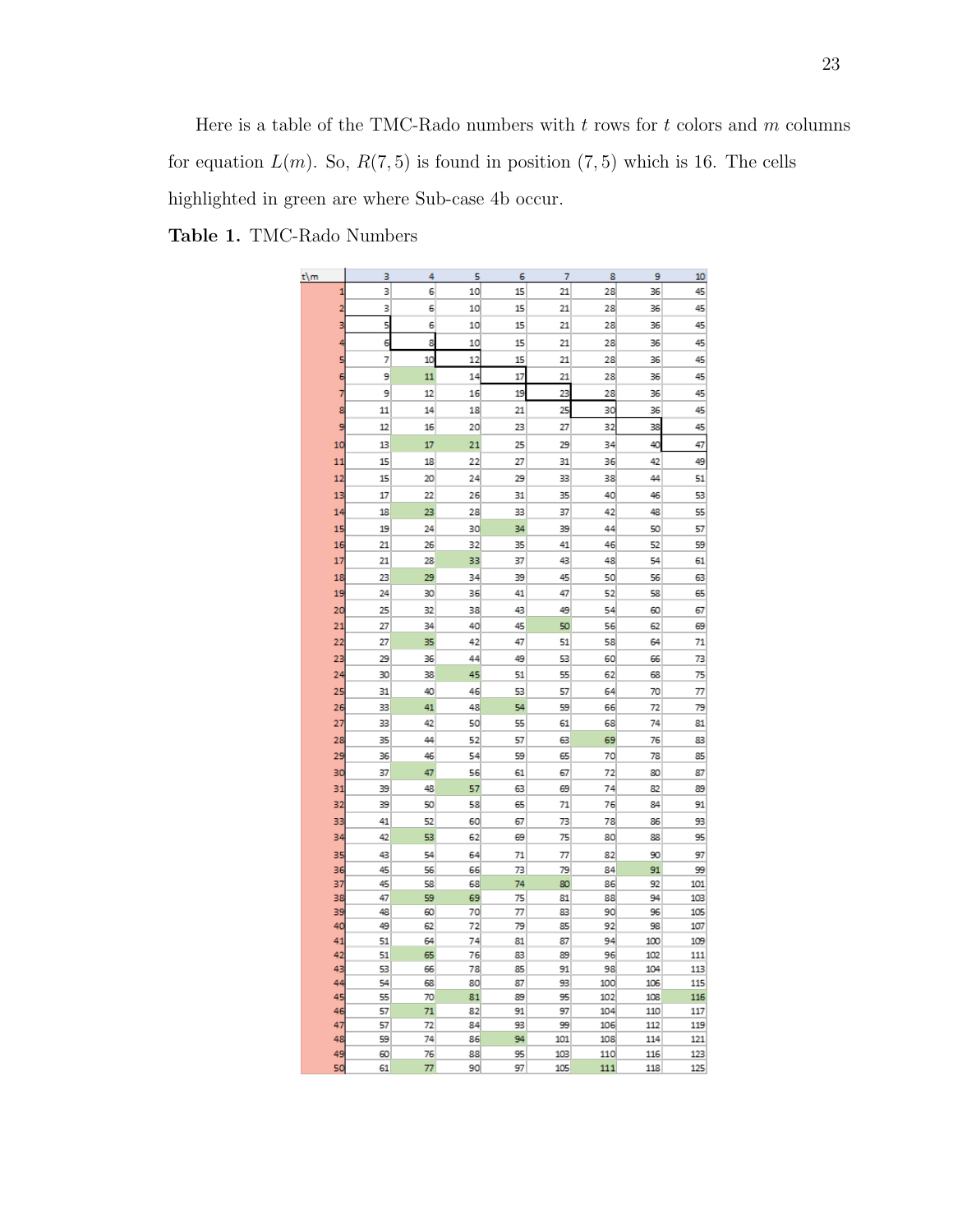# SUGGESTIONS FOR FURTHER RESEARCH

This problem could be expanded by adding a content integer  $c$  to the left side of the  $L(m)$  equation. From what I saw a non-negative c may not be too difficult, however when c is negative  $R(t, m)$  becomes less clear. Another change may be instead using TMC we could use Totally Dualcolored or TDC, where a set  ${x_i}_{i}^{m}$  is TDC if and only if for any  $x_i$  and  $x_j$  such that  $\Delta(x_i) = \Delta(x_j)$  then  $\Delta(x_i) \neq \Delta(x_k)$ for all  $k \neq i, j$ .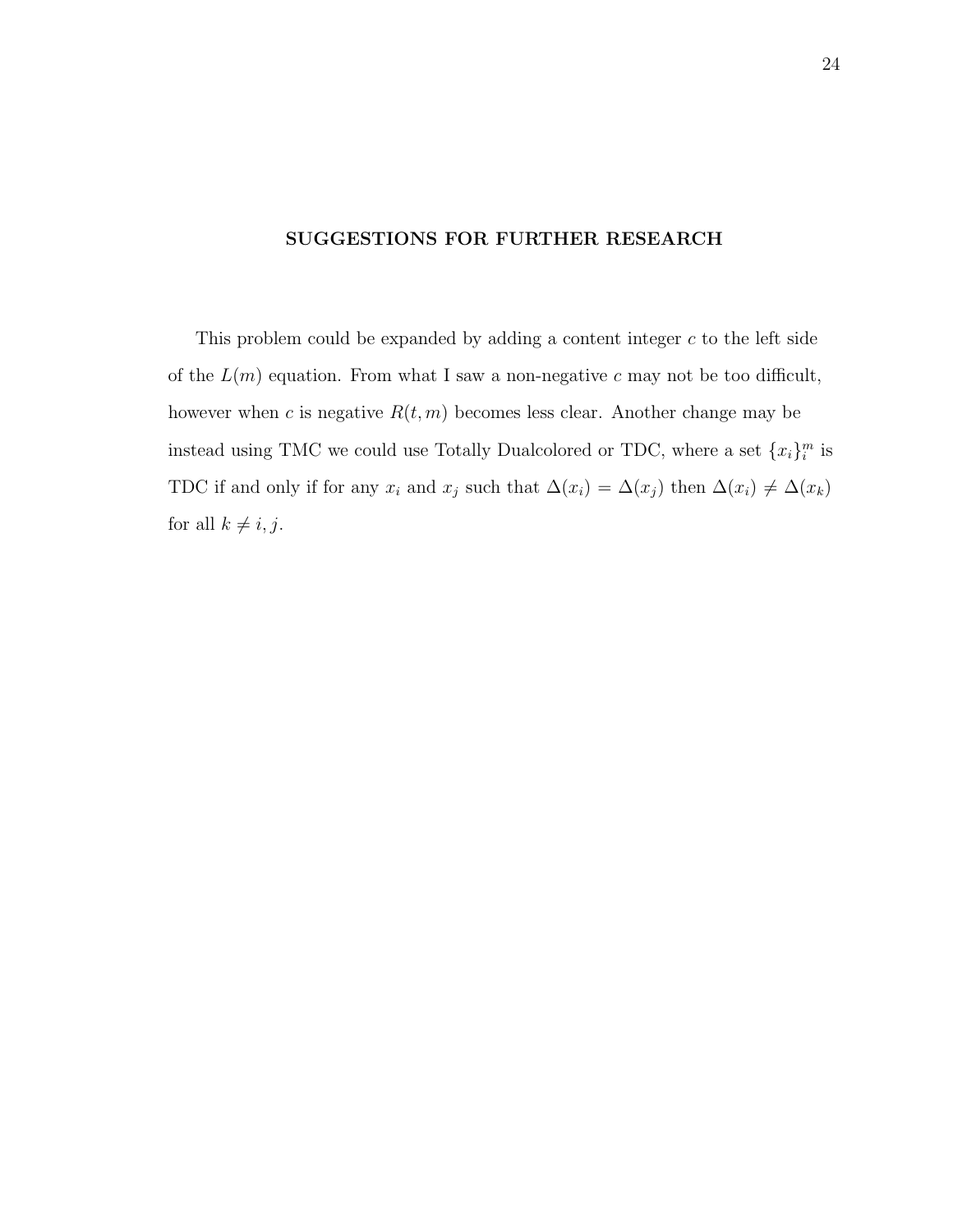# REFERENCES

- [1] A. Beutelspacher, W. Brestovansky, Generalized Schur Numbers, Lecture Notes Math., 969, Springer, Berlin-New York: (1982), 30-38.
- [2] A. Bialostocki, D. Schaal, On a Variation of Schur Numbers, Graphs and Combinatorics, 16 (2000), 139-147.
- [3] C. Brady, R. Haas, Rado Numbers for the Real Line, Congressus Numerantium, 177 (2005), 109-114.
- [4] S. A. Burr, S. Loo, On Rado Numbers I, preprint.
- [5] S. Guo, Z.W. Sun, Determination of the Two-color Rado Number for  $a_1x_1 +$ ... +  $a_m x_m = x_0$ , Journal of Combinatorial Theory, Series A, 115 (2008), 345-353.
- [6] B. Hopkins, D. Schaal, On Rado Numbers for  $\sum_{i=1}^{m-1} a_i x_i = x_m$ , Advances in Applied Mathematics, 35 (2005), 433-441.
- [7] S. Jones, D. Schaal, Some 2-color Rado Numbers, Congressus Numerantium, 152 (2001), 197-199.
- [8] S. Jones, D. Schaal, Two-color Rado Numbers for  $x + y + c = kz$ , Discrete Mathematics, 289 (2004), 63-69.
- [9] W. Kosek, D. Schaal, Rado Numbers for the Equation  $\sum_{i=1}^{m-1} x_i + c = x_m$  for Negative Values of c, Advances in Applied Mathematics, 27 (2001), 805-815.